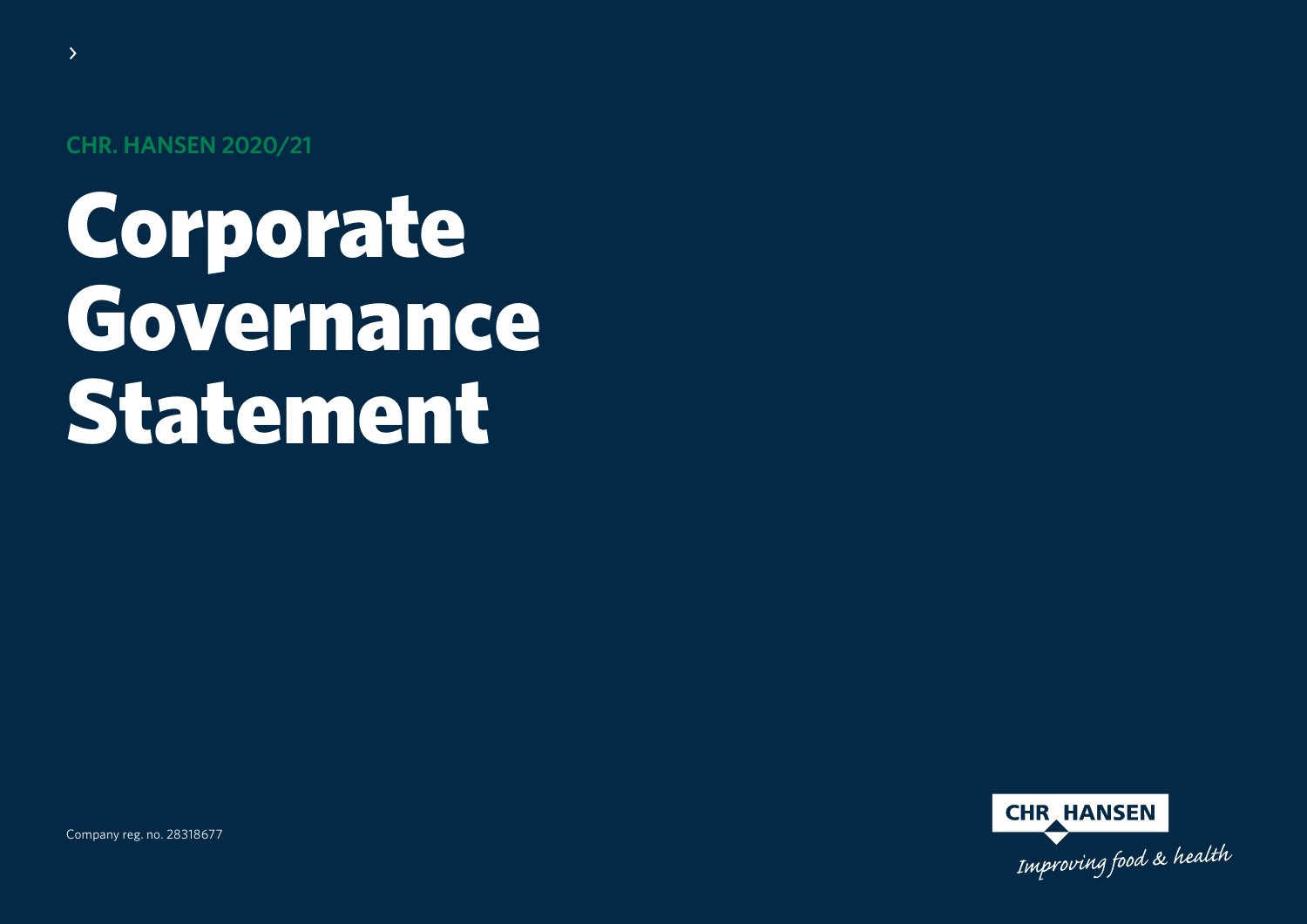### Annual Corporate Governance Statement 2020/21

This annual corporate governance statement for Chr. Hansen Holding A/S (hereinafter "Chr. Hansen" or the "Company") has been prepared pursuant to Section 107b of the Danish Financial Statements Act<sup>1</sup> and covers the accounting period from September 1, 2020 to August 31, 2021.

The statement forms part of the Management's Review in the 2020/21 Annual Report but is not covered by the independent auditor's report. As a Company incorporated in Denmark and listed on Nasdaq Copenhagen A/S (hereinafter "Nasdaq Copenhagen"), Chr. Hansen is subject to the Danish Recommendations on Corporate Governance issued by the Danish Committee on Corporate Governance in November 20172). This annual corporate governance statement is available at the Company's website [https://www.chr-hansen.com/en/investors/governance/](https://www.chr-hansen.com/en/investors/governance/corporate-governance) [corporate-governance](https://www.chr-hansen.com/en/investors/governance/corporate-governance).

The statement includes:

- A description of the Company's governance structure.
- A review of Chr. Hansen's position on the Danish Recommendations on Corporate Governance (hereinafter the "Recommendations").
- The main elements of the internal control and risk management systems in relation to financial reporting.

### **Chr. Hansen governance structure**

The shareholders of Chr. Hansen Holding A/S exercise their rights at the general meeting, which is the supreme governing body of the Company and which elects the members of the Board of Directors.

Chr. Hansen Holding A/S has a two-tier management structure consisting of:

- the Board of Directors, and
- the Executive Board

### **Shareholders**

The shareholders have ultimate authority over the Company and can exercise their rights by passing resolutions at general meetings. At each annual general meeting, the shareholders approve the annual report and any amendments to the Articles of Association, and elect the board members and the independent auditor. Resolutions can generally be passed by a simple majority. However, resolutions to amend the Articles of Association require the affirmative votes of two-thirds of the votes cast and capital represented, unless the Danish Companies Act stipulates other adoption requirements.

### **Board of Directors**

**Roles and responsibilities, composition, independence, attendance, diversity and shareholding requirement**

The Board of Directors is responsible for the overall management of the Company. In accordance with current practice in Denmark, responsibilities are distributed in a two-tiered structure between the Board of Directors and the Executive Board. The Executive Board oversees the dayto-day management, while the Board of Directors supervises the work of the Executive Board and is responsible for the overall management and strategic direction. The two bodies are separate with no overlapping members.

The Board of Directors has twelve members, eight of whom are elected by the shareholders and four by the employees in Denmark.

In November 2020, the shareholders elected the following members to the Board of Directors, adding an additional eighth member to the Board of Directors:

- **Dominique Reiniche** (Chair of the Board of Directors since 2018 (member since 2013 and Vice Chair from 2015-2018), chair of the Nomination Committee and the Remuneration Committee, and member of the Audit Committee).
- **Jesper Brandgaard** (Vice Chair of the Board of Directors since 2018 and member since 2017, member of the Nomination Committee and the Audit Committee).
- **Luis Cantarell** (member of the Board of Directors since 2016 and chair of the Science & Innovation Committee).
- **Heidi Kleinbach-Sauter** (member of the Board of Directors since 2017 and member of the Nomination Committee and the Science & Innovation Committee).
- **Lise Kaae** (member of the Board of Directors since 2020 and chair of the Audit Committee).
- **Kevin Lane** (member of the Board of Directors since 2020 and member of the Nomination Committee and the Science & Innovation Committee).  $\Theta$

<sup>&</sup>lt;sup>1)</sup> In Danish "Redegørelse for virksomhedsledelse, jf. årsregnskabslovens § 107 b".

<sup>&</sup>lt;sup>2)</sup> The Danish Recommendations on Corporate Governance can be found at www.corporategovernance.dk. The Danish Recommendations on Corporate Governance of December 2, 2020 are applicable for the Company with effect from the 2021/22 Annual Report comprising the accounting period from September 1, 2021 to August 31, 2022.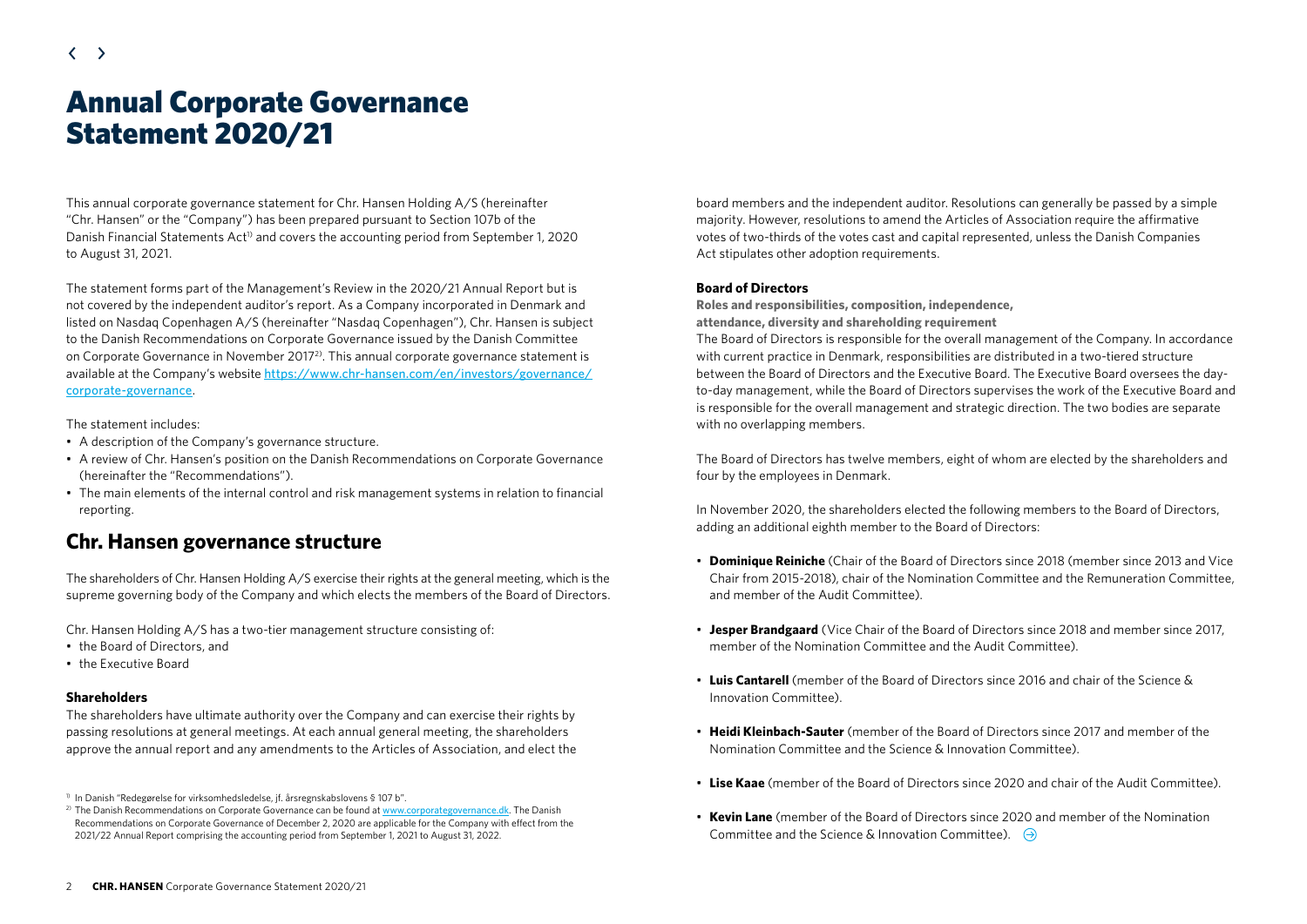- **Lillie Li Valeu**r (member of the Board of Directors since 2020 and member of the Remuneration Committee and the Science & Innovation Committee).
- **Mark Wilson** (member of the Board of Directors since 2010 and member of the Audit Committee and the Remuneration Committee).

Currently, seven out of eight board members elected by the shareholders are considered to be independent as defined in the Recommendations. All shareholder-elected members of the Board of Directors serve for terms of one year and are up for re-election at each annual general meeting.

In 2017, the employees in Denmark elected four board members, two men and two women, for a statutory four-year term:

- **Lisbeth Grubov** (member of the Board of Directors since 2017)
- **Charlotte Hemmingsen** (member of the Board of Directors since 2017)
- **Kim Ib Sørensen** (member of the Board of Directors since 2017)
- **Per Poulsen** (member of the Board of Directors since 2013)

In June 2021, the employees in Denmark re-elected Charlotte Hemmingsen and Kim Ib Sørensen and elected Karen Lauesen and Casper Lynghøj Giedo. The two re-elected and the two newly elected members will join the Board of Directors at the constituent board meeting on November 24, 2021 and serve for a four-year term.

Employee-elected board members have the same rights, duties and responsibilities as shareholder-elected board members. Employee-elected board members are not considered independent as defined in the Recommendations.

The Board of Directors held nine board meetings in 2020/21. For meeting attendance, please refer to pp 63-65 of the 2020/21 Annual Report.

At the annual general meeting in November 2020, four women and four men were elected by the shareholders, thus increasing the gender representation from two out of seven to four out of eight shareholder-elected members being women. As in 2019/20, the Board of Directors thus continues to have equal gender representation under Danish law<sup>3)</sup> and have met the Board's gender diversity target of having at least three women elected by the shareholders by 2022. In 2021 the Board of Directors set a new gender diversity target of having at least three shareholder-elected members of each gender by 2025.

The shareholder-elected members of the Board of Directors have all committed to purchasing shares corresponding to at least one year's base fee for an ordinary board member within 12 months of their appointment, and to maintaining a shareholding corresponding to at least one year's base fee throughout the entire period of their board membership. For information on current board members' shareholdings, including changes in shareholdings in 2020/21, please refer to pp 63-65 of the 2020/21 Annual Report.

### **Board committees**

The Board of Directors may establish board committees in order to prepare decisions and recommendations for evaluation and approval by the Board of Directors. In accordance with the Recommendations, the Board of Directors has established the following four committees:

- an Audit Committee
- a Nomination Committee
- a Remuneration Committee
- a Science & Innovation Committee

Reporting to the Board of Directors, the committees have individual charters and agreed annual schedules which define their key tasks and responsibilities.

### *Audit Committee*

**Roles and responsibilities, composition, independence and attendance** The Board of Directors has established an Audit Committee, which consists of at least three members appointed by the Board of Directors from among its members. One member is appointed as chair, who cannot be the Chair of the Board of Directors. The Audit Committee assists the Board of Directors in meeting its responsibilities in the financial and non-financial reporting process, the system of internal controls, the audit process and the Company's process for monitoring compliance with laws, regulations, internal policies and positions, including considering the independence of the external auditor and reviewing the annual and quarterly financial reports. From the financial year 2021/22, the Audit Committee will meet at least five times a year in accordance with an agreed annual schedule with fixed agenda items, ensuring compliance with recommendations and adequate monitoring. The annual schedule reflects the key events of the annual financial and non-financial reporting cycle and the aforementioned responsibilities.  $\quad \ominus$ 

<sup>3)</sup> See the Danish Business Authority's" Guidelines on target figures, policies and reporting on the gender composition of management" at <www.erhvervsstyrelsen.dk>.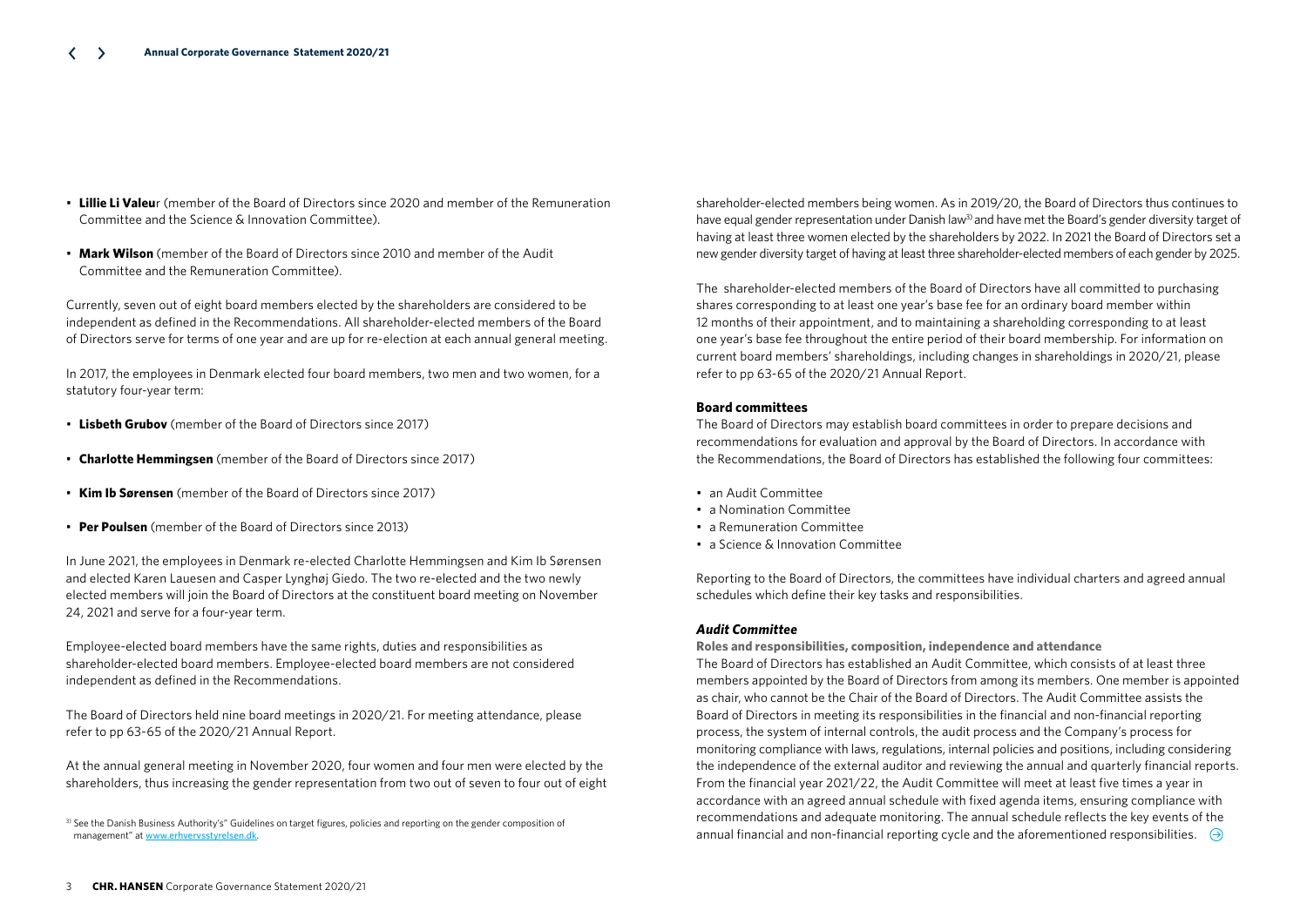In November 2020, the Board of Directors appointed the following four board members to serve on the Audit Committee:

- **Lise Kaae** (chair (member until May 31, 2021), independent; Financial Expert)
- **Jesper Brandgaard** (member; independent; Financial Expert)
- **Dominique Reiniche** (member; independent)
- **Mark Wilson** (member (chair until May 31, 2021); independent; Financial Expert)

All members qualify as independent as defined in the Recommendations according to which a majority of the members of a board committee must qualify as independent. Under Danish law, at least one of the members must have expertise and experience in accounting and auditing (hereinafter "Financial Expert(s)"), and the members of the committee must as a whole have competencies relevant for the industry in which the Company operates. Three members are Financial Experts and the members as a whole have competencies relevant to the industries in which Chr. Hansen operates, as required by the Danish Act on Approved Auditors and Audit Firms.

The Audit Committee held five meetings in 2020/21. For meeting attendance and the key matters handled by the Audit Committee, please refer to p 60 of the 2020/21 Annual Report. For a more detailed report on the key matters handled by the Audit Committee, please refer to [www.chr-hansen.com/en/about-us/management/board-committees](https://www.chr-hansen.com/en/about-us/management/board-committees).

### *Nomination Committee*

#### **Roles and responsibilities, composition, independence and attendance**

The Board of Directors has established a Nomination Committee, which consists of at least three members appointed by the Board of Directors from among its members. The Chair of the Board of Directors serves as chair of the Nomination Committee. The Nomination Committee assists the Board of Directors in meeting its responsibilities with respect to the nomination and appointment of members of the Board of Directors and the Executive Board, ensuring that the Board of Directors and the Executive Board are at all times of an appropriate size and consisting of individuals with the professional qualifications and experience required, and conducting regular evaluations of the performance of the Board of Directors and the Executive Board. The Nomination Committee meets at least three times a year in accordance with an agreed annual schedule with fixed agenda items.

In November 2020, the Board of Directors appointed the following four board members to serve on the Nomination Committee:

- **Dominique Reiniche** (chair; independent)
- **Jesper Brandgaard** (member; independent)
- **Heidi Kleinbach-Sauter** (member, independent)
- **Kevin Lane** (member, independent)

All members qualify as independent as defined in the Recommendations according to which a majority of the members of a board committee must qualify as independent.

The Nomination Committee held three meetings in 2020/21. For meeting attendance and the key matters handled by the Nomination Committee, please refer to p 60 of the 2020/21 Annual Report. For a more detailed report on the key matters handled by the Nomination Committee, please refer to [www.chr-hansen.com/en/about-us/management/board-committees](https://www.chr-hansen.com/en/about-us/management/board-committees).

### *Remuneration Committee*

### **Roles and responsibilities, composition, independence and attendance**

The Board of Directors has established a Remuneration Committee, which consists of at least three members appointed by the Board of Directors from among its members. The Chair of the Board of Directors serves as chair of the Remuneration Committee. The Remuneration Committee assists the Board of Directors in meeting its responsibilities with respect to establishing, implementing and executing its remuneration policy for the members of the Board of Directors, its committees and the Executive Board and the principles hereof for the other members of the Corporate Leadership Team. Furthermore, the Remuneration Committee assists the Board of Directors in preparing a general remuneration policy for the Company and an annual separate Remuneration Report for the Board of Directors and Executive Board. The Remuneration Committee meets at least four times a year in accordance with an agreed annual schedule with fixed agenda items.  $\Theta$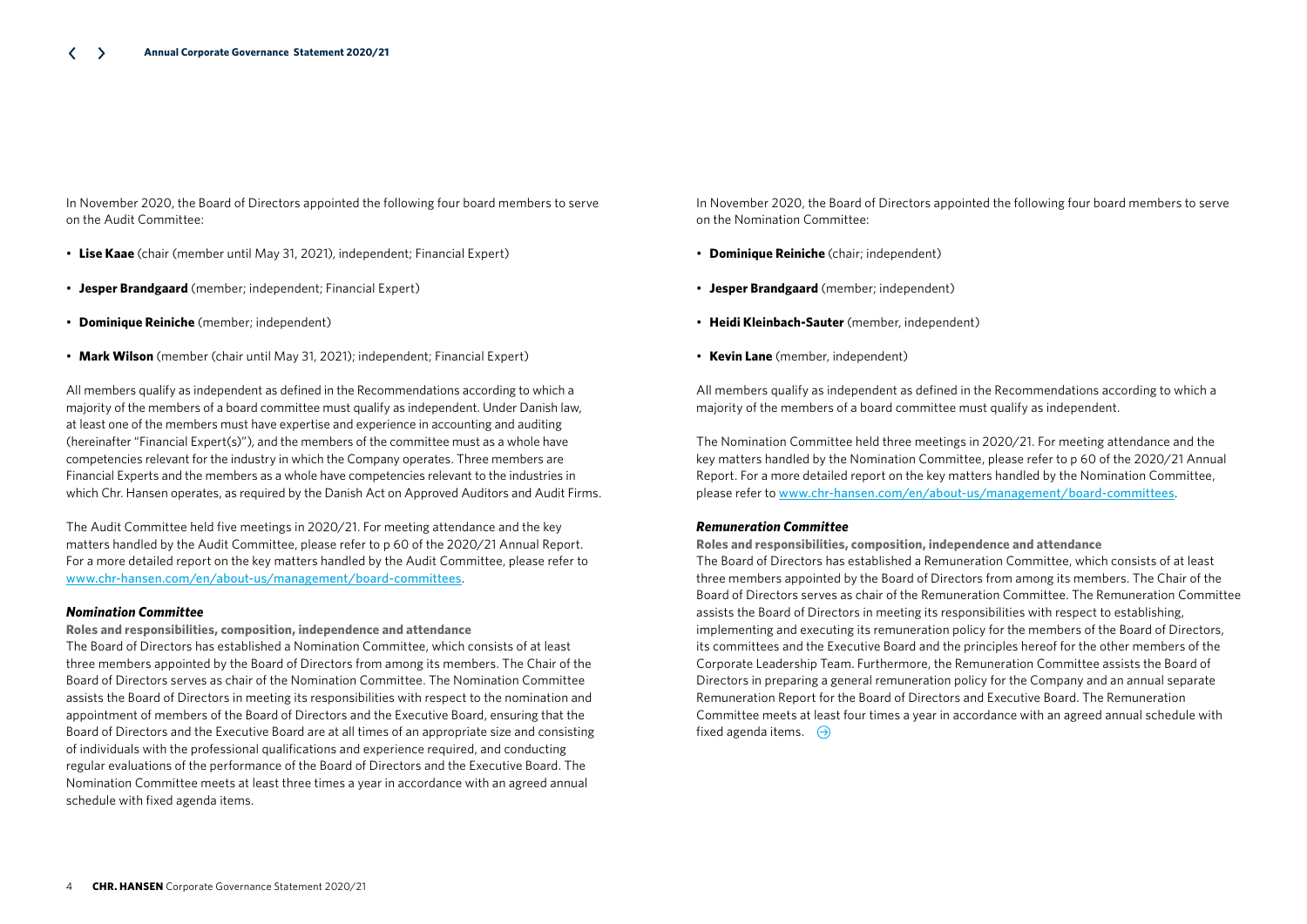In November 2020, the Board of Directors appointed the following three board members to serve on the Remuneration Committee:

- **Dominique Reiniche** (chair; independent)
- **Lillie Li Valeur** (member; non-independent)
- **Mark Wilson** (member; independent)

All members, but one, qualify as independent as defined in the Recommendations according to which a majority of the members of a board committee must qualify as independent. The Remuneration Committee held four meetings in 2020/21. For meeting attendance and the key matters handled by the Remuneration Committee, please refer to p 60 of the 2020/21 Annual Report. For a more detailed report on the key matters handled by the Remuneration Committee, please refer to [www.chr-hansen.com/en/about-us/management/board-committees](https://www.chr-hansen.com/en/about-us/management/board-committees).

### *Science & Innovation Committee*

**Roles and responsibilities, composition, independence and attendance** The Board of Directors has established a Science & Innovation Committee, which consists of

at least three members appointed by the Board of Directors from among its members. One member is appointed as chair. The Science & Innovation Committee assists the Board of Directors in meeting its responsibilities with respect to the Company's research & development (R&D) strategy including the commercialization strategies to bring innovations from R&D to the relevant markets. The purpose is to provide reassurance to the Board that the R&D, technical resources and innovation plans of the Company are appropriately aligned with the agreed business and customer strategies. The Science & Innovation Committee meets at least five times a year in accordance with an agreed annual schedule with fixed agenda items.

In November 2020, the Board of Directors appointed the following four board members to serve on the Science & Innovation Committee:

- **Luis Cantarell** (chair; independent)
- **Heidi Kleinbach-Sauter** (member; independent)
- **Kevin Lane** (member; independent)
- **Lillie Li Valeur** (member; non-independent)

All members, but one, qualify as independent as defined in the Recommendations according to which a majority of the members of a board committee must qualify as independent.

The Science & Innovation Committee held five meetings in 2020/21. For meeting attendance and the key matters handled by the Science & Innovation Committee please refer to p 60 of the 2020/21 Annual Report. For a more detailed report on the key matters handled by the Science & Innovation Committee, please refer to [www.chr-hansen.com/en/about-us/management/board-committees](https://www.chr-hansen.com/en/about-us/management/board-committees).

### **Executive Board**

The Board of Directors appoints an Executive Board responsible for the day-to-day management and compliance with the guidelines and recommendations issued by the Board of Directors. The Executive Board also submits and recommends to the Board of Directors proposals for the Company's overall strategy and objectives.

The Executive Board currently has three members and is chaired by the President and Chief Executive Officer (hereinafter the "CEO"). The Executive Board forms part of the Corporate Leadership Team, which currently has five additional members, who are responsible for FC&E, H&N, Global Operations, Compliance & Corporate Affairs and Global HR. The Corporate Leadership Team meets at least once a month, apart from the month of July. The Board of Directors appoints members of the Executive Board and reviews their performance based on a recommendation from the Nomination Committee, and determines their remuneration based on a recommendation from the Remuneration Committee.

On October 31, 2020, Executive Vice President & Chief Financial Officer (hereinafter the "CFO"), Søren Westh Lonning, resigned from the Executive Board and was replaced as Executive Vice President & CFO by Lise Skaarup Mortensen.

More information on the members of the Executive Board and the other members of the Corporate Leadership Team is available on p 66 of the 2020/21 Annual Report and at www.chr-hansen.com/en/about-us/management.

As of August 31, 2021, the members of the Executive Board were:

- **Mauricio Graber** (President & CEO)
- **Lise Skaarup** Mortensen (Executive Vice President & CFO)
- **Thomas Schäfer** (Executive Vice President & Chief Scientific Officer (hereinafter the "CSO"))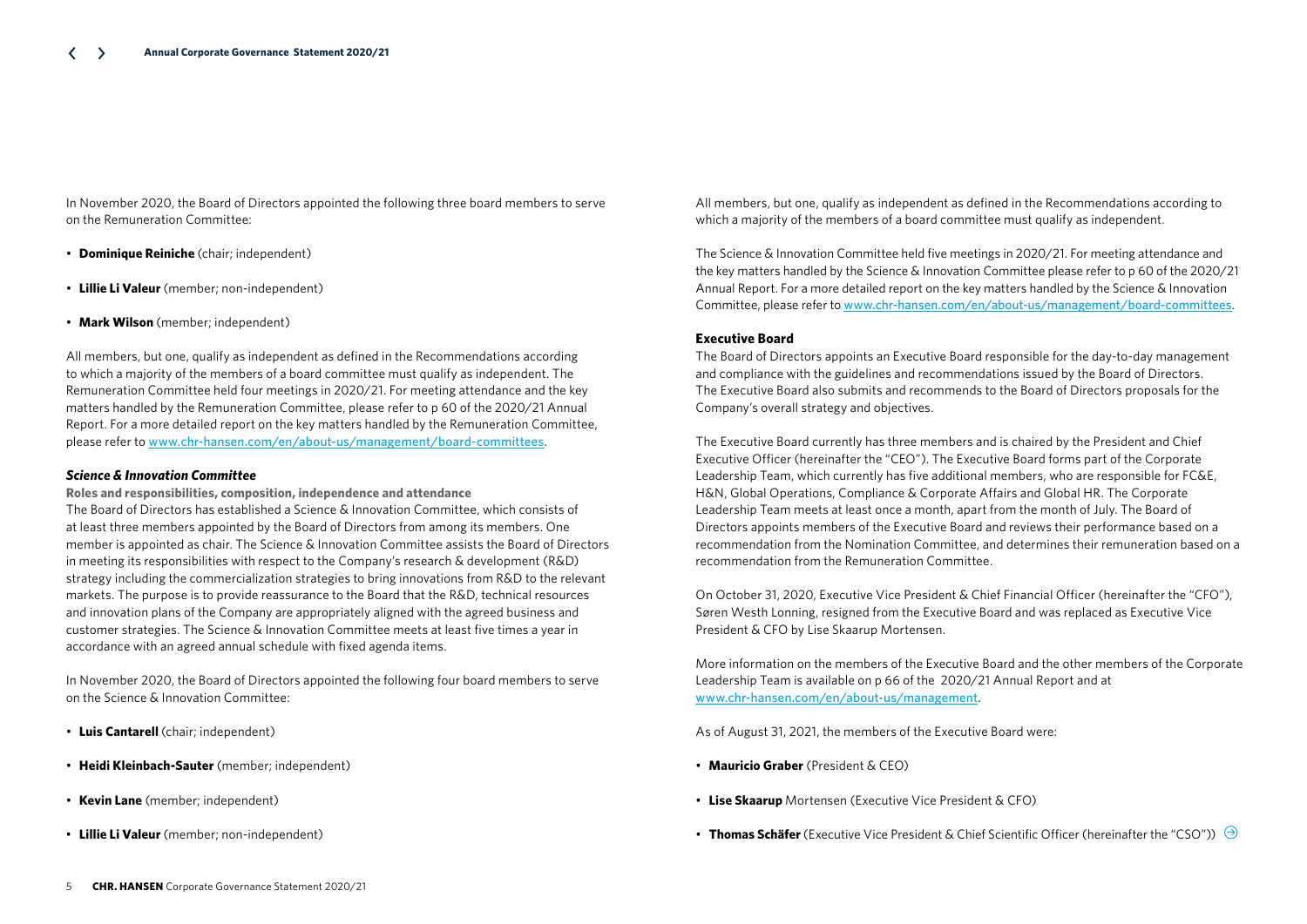### Chr. Hansen's position on the Danish Recommendations on Corporate Governance

As a company incorporated in Denmark with its shares listed on Nasdaq Copenhagen A/S, Chr. Hansen must either comply with or explain any deviations from the Danish Recommendations on Corporate Governance. It is important that Chr. Hansen complies with good corporate governance practices, including statutory requirements and the Recommendations. Therefore, our Board of Directors regularly reviews its rules of procedure, charters, policies and practices. In 2020/21 Chr. Hansen complied with **all** of the Recommendations.

Complies

Not complying

|  | <b>RECOMMENDATION</b> | The company<br>complies/<br>does not comply | Explanation for complying /not complying with the recommendation |
|--|-----------------------|---------------------------------------------|------------------------------------------------------------------|
|--|-----------------------|---------------------------------------------|------------------------------------------------------------------|

### **1. Communication and interaction by the company with its investors and other stakeholders**

### **1.1. Dialogue between company, shareholders and other stakeholders**

| The Committee recommends that the board of directors ensure<br>ongoing dialogue between the company and its shareholders, so<br>that the shareholders gain relevant insight into the company and<br>in order for the board of directors to be aware of the shareholders'<br>views, interests and opinions in relation to the company. | Chr. Hansen strives to provide a high and consistent level of information to the investor community and<br>seeks to ensure that adequate information flows back from the investor community to the Executive Board<br>and the Board of Directors.<br>Chr. Hansen publishes annual and quarterly financial reports. These and other company announcements<br>are published in English and can subsequently be accessed at www.chr-hansen.com/en/investors, where<br>Danish translations also are made available.                                                                                                                                                                     |
|---------------------------------------------------------------------------------------------------------------------------------------------------------------------------------------------------------------------------------------------------------------------------------------------------------------------------------------|-------------------------------------------------------------------------------------------------------------------------------------------------------------------------------------------------------------------------------------------------------------------------------------------------------------------------------------------------------------------------------------------------------------------------------------------------------------------------------------------------------------------------------------------------------------------------------------------------------------------------------------------------------------------------------------|
|                                                                                                                                                                                                                                                                                                                                       | The primary dialogue with shareholders takes place at investor meetings and presentations and at<br>annual general meetings. Investors may also maintain an ongoing dialogue by contacting the Investor<br>Relations department to obtain additional non-price-sensitive information. Webcasts are held following<br>the publication of the annual and quarterly financial reports to give participants the opportunity to direct<br>questions to management. Webcasts, including transcripts are subsequently made available at<br>www.chr-hansen.com/en/investors.<br>Chr. Hansen held more than 300 virtual meetings with institutional investors in the financial year 2020/21. |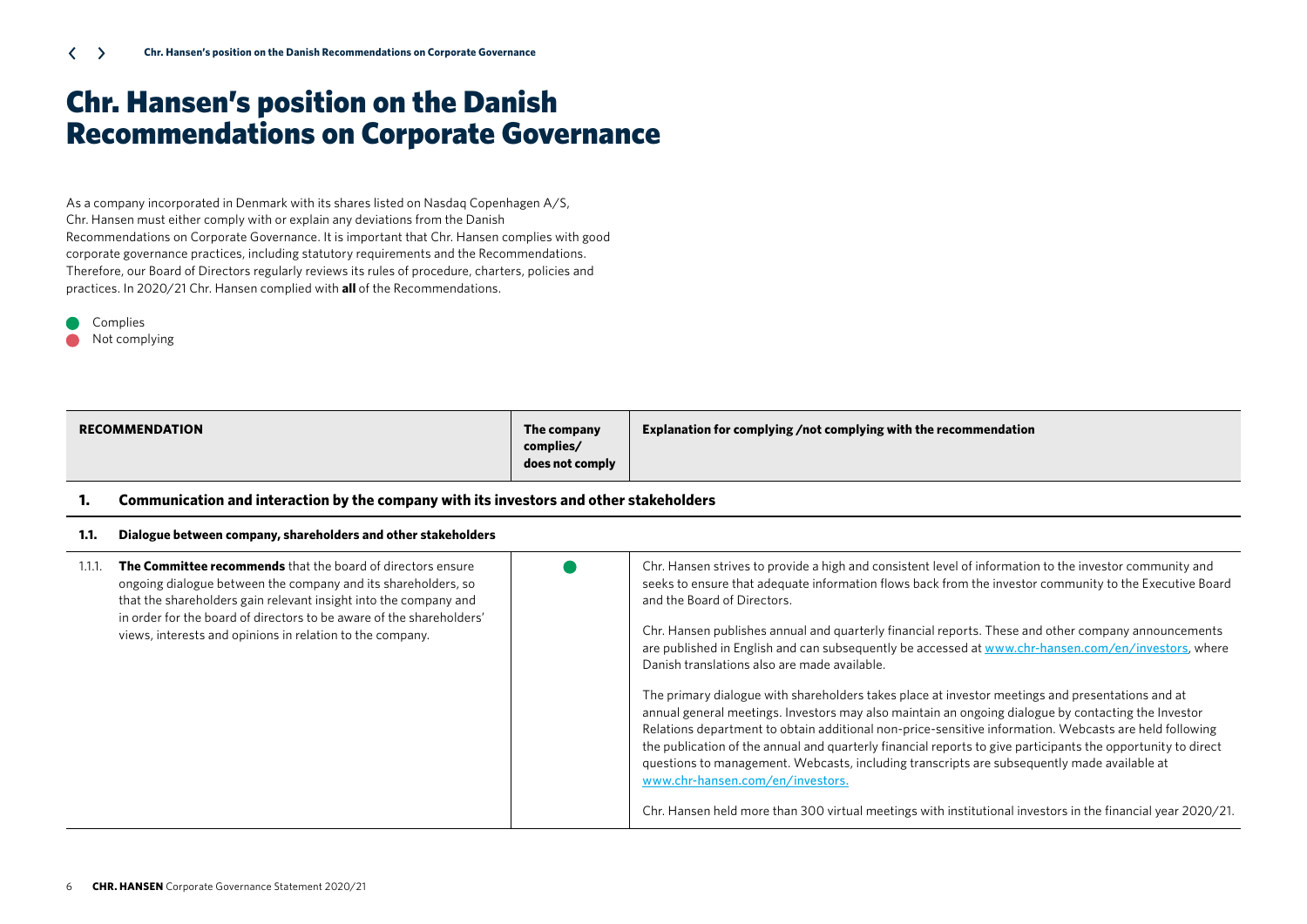| <b>RECOMMENDATION</b>                                                                                                                                                                                                                                                                                | The company<br>complies/<br>does not comply | Explanation for complying /not complying with the recommendation                                                                                                                                                                                                                                                                                                                                                                                                                                                                                                                                                                                                                                                                                                                                                                                                                                                                                                                                                                                                                                                                                                                                                                                                                                                                                                                                                                                                                                                                                                                                                |
|------------------------------------------------------------------------------------------------------------------------------------------------------------------------------------------------------------------------------------------------------------------------------------------------------|---------------------------------------------|-----------------------------------------------------------------------------------------------------------------------------------------------------------------------------------------------------------------------------------------------------------------------------------------------------------------------------------------------------------------------------------------------------------------------------------------------------------------------------------------------------------------------------------------------------------------------------------------------------------------------------------------------------------------------------------------------------------------------------------------------------------------------------------------------------------------------------------------------------------------------------------------------------------------------------------------------------------------------------------------------------------------------------------------------------------------------------------------------------------------------------------------------------------------------------------------------------------------------------------------------------------------------------------------------------------------------------------------------------------------------------------------------------------------------------------------------------------------------------------------------------------------------------------------------------------------------------------------------------------------|
| 1.1.2. The Committee recommends that the board of directors adopt<br>policies on the company's relationship with its stakeholders,<br>including shareholders, and that the board of directors ensure that<br>the interests of the stakeholders are respected in accordance with<br>company policies. |                                             | Chr. Hansen is committed to maintaining a transparent and constructive dialogue with shareholders and<br>other stakeholders. Stakeholder dialogue and relationships are managed in accordance with the Company's<br>Business Integrity, Communications and Corporate Governance Policies, as well as positions on Investor<br>Relations and Sustainability.                                                                                                                                                                                                                                                                                                                                                                                                                                                                                                                                                                                                                                                                                                                                                                                                                                                                                                                                                                                                                                                                                                                                                                                                                                                     |
|                                                                                                                                                                                                                                                                                                      |                                             | In 2020/21, the policies and positions were reviewed and approved by the Board of Directors at a board<br>meeting in September 2020, and made available at https://www.chr-hansen.com/en/investors/<br>governance/policies-and-charters.                                                                                                                                                                                                                                                                                                                                                                                                                                                                                                                                                                                                                                                                                                                                                                                                                                                                                                                                                                                                                                                                                                                                                                                                                                                                                                                                                                        |
| 1.1.3. The Committee recommends that the company publish quarterly<br>reports                                                                                                                                                                                                                        |                                             | The Company publishes quarterly financial reports in English and subsequently makes Danish translations<br>available at www.chr-hansen.com/en/investors. Danish law no longer requires the publication of quarterly<br>reports. However, to serve the best interests of shareholders and to maintain a high and consistent level of<br>information to the investor community, the Board of Directors has resolved that the Company will continue<br>to publish quarterly reports.                                                                                                                                                                                                                                                                                                                                                                                                                                                                                                                                                                                                                                                                                                                                                                                                                                                                                                                                                                                                                                                                                                                               |
| <b>General meeting</b><br>1.2.                                                                                                                                                                                                                                                                       |                                             |                                                                                                                                                                                                                                                                                                                                                                                                                                                                                                                                                                                                                                                                                                                                                                                                                                                                                                                                                                                                                                                                                                                                                                                                                                                                                                                                                                                                                                                                                                                                                                                                                 |
| 1.2.1. The Committee recommends that in organising the company's<br>general meeting, the board of directors plans the meeting to<br>support active ownership.                                                                                                                                        |                                             | Chr. Hansen is committed to maintaining constructive dialogue and a high level of transparency when com-<br>municating with the Company's shareholders and other stakeholders.<br>The Board of Directors and the Executive Board encourage investors to participate actively at general<br>meetings. The date of each year's Annual General Meeting is published in the financial calendar and, as part<br>of the ongoing dialogue, investors are actively encouraged to attend.<br>All shareholders receive a notice convening general meetings electronically, if their e-mail address has been<br>provided to Chr. Hansen.<br>During the notice period for general meetings a proxy/postal voting form is made available at www.chr-<br>hansen.com/en/investors/governance/annual-general-meeting and shareholders may also choose to vote<br>electronically by proxy or postal vote at www.chr-hansen.com/en/investors/governance/annual-general-<br>meeting.<br>The Annual General Meeting for the 2019/20 financial year was held at Conference Center Søhuset,<br>just next to Chr. Hansen's headquarters in Hørsholm, Denmark, on November 25, 2020. A total of 63%<br>of the share capital was represented, a slight decrease from 66% the previous year. Due to the Covid-19<br>pandemic, shareholders were strongly recommended to make use of the possibility to issue a proxy or<br>vote by correspondence and follow the Annual General Meeting via live-stream instead of attending in<br>person. The shareholders were also encouraged to submit written questions concerning the agenda or the |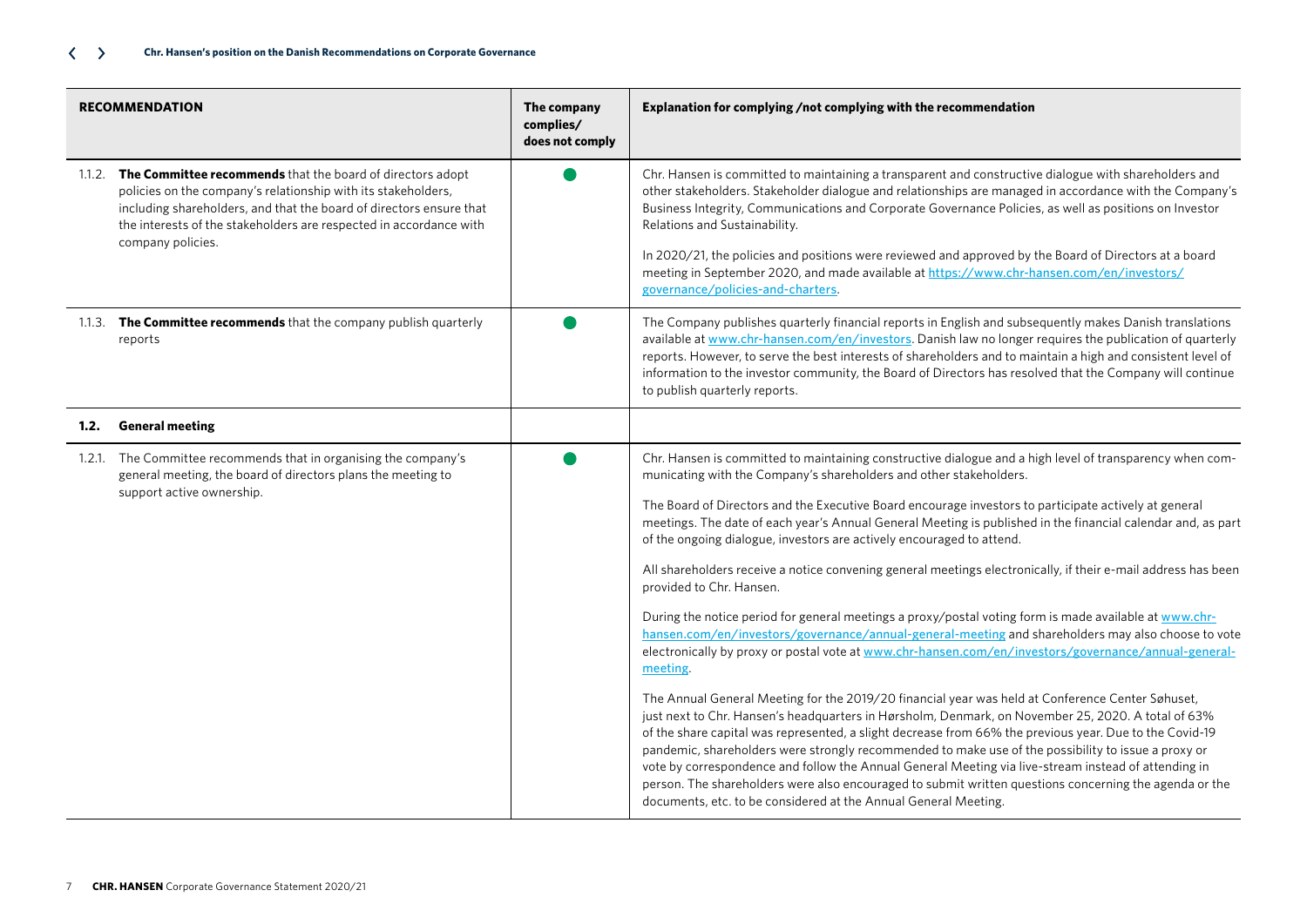| <b>RECOMMENDATION</b>                                                                                                                                                                                                                                                                                                                                                                                                                                                                                                    | The company<br>complies/<br>does not comply | Explanation for complying /not complying with the recommendation                                                                                                                                                                                                                                                                                                                                                                                                                                                                                                                                                                             |
|--------------------------------------------------------------------------------------------------------------------------------------------------------------------------------------------------------------------------------------------------------------------------------------------------------------------------------------------------------------------------------------------------------------------------------------------------------------------------------------------------------------------------|---------------------------------------------|----------------------------------------------------------------------------------------------------------------------------------------------------------------------------------------------------------------------------------------------------------------------------------------------------------------------------------------------------------------------------------------------------------------------------------------------------------------------------------------------------------------------------------------------------------------------------------------------------------------------------------------------|
| 1.2.2. The Committee recommends that proxies or votes by post for the<br>general meeting allow shareholders to consider each individual item<br>on the agenda.                                                                                                                                                                                                                                                                                                                                                           |                                             | Pursuant to the Articles of Association, shareholders may cast their votes in writing (postal votes) to the<br>Board of Directors prior to the annual general meeting. Furthermore, voting rights may be exercised by<br>means of written and dated proxies in accordance with the applicable laws in force at any given time. Both<br>postal and proxy votes must consider each individual item on the agenda. The form to be used for postal<br>and proxy voting is made available during the notice period for the general meeting on the Shareholder<br>Portal and at www.chr-hansen.com/en/investors/governance/annual-general-meeting. |
| <b>Takeover bids</b><br>1.3.                                                                                                                                                                                                                                                                                                                                                                                                                                                                                             |                                             |                                                                                                                                                                                                                                                                                                                                                                                                                                                                                                                                                                                                                                              |
| 1.3.1. The Committee recommends that the company set up contingency<br>procedures in the event of takeover bids, from the time that the<br>board of directors has reason to believe that a takeover bid will<br>be made. The contingency procedures should establish that the<br>board of directors should not without the acceptance of the general<br>meeting, attempt to counter the takeover bid by making decisions<br>which, in reality, prevent the shareholders from deciding on the<br>takeover bid themselves. |                                             | Chr. Hansen confirms that, should it become aware that a takeover bid will or is likely to be submitted, it<br>will not make any decisions or initiate defensive measures without prior shareholder approval granted at a<br>general meeting. Chr. Hansen has prepared a takeover procedure to ensure that shareholders are given the<br>opportunity to decide whether they wish to dispose of their shares in Chr. Hansen under the terms offered.<br>The Board of Directors is not aware of and did not receive any potential takeover bids during the 2020/21<br>financial year.                                                          |
|                                                                                                                                                                                                                                                                                                                                                                                                                                                                                                                          |                                             |                                                                                                                                                                                                                                                                                                                                                                                                                                                                                                                                                                                                                                              |
| Tasks and responsibilities of the board of directors<br>$\overline{2}$                                                                                                                                                                                                                                                                                                                                                                                                                                                   |                                             |                                                                                                                                                                                                                                                                                                                                                                                                                                                                                                                                                                                                                                              |
| <b>Overall tasks and responsibilities</b><br>2.1                                                                                                                                                                                                                                                                                                                                                                                                                                                                         |                                             |                                                                                                                                                                                                                                                                                                                                                                                                                                                                                                                                                                                                                                              |
| 2.1.1. The Committee recommends that at least once annually the board<br>of directors consider the matters that should be included in the<br>board's performance of its work                                                                                                                                                                                                                                                                                                                                             |                                             | At least once a year, the Board of Directors addresses the matters that should be included in the Board's<br>performance of its work. The Board has identified its main tasks in relation to the financial and managerial<br>supervision of the Company, including the way it intends to supervise the work of the Executive Board, in its<br>Rules of Procedure and its annual wheel.                                                                                                                                                                                                                                                       |
| 2.1.2. The Committee recommends that at least once annually the board<br>of directors consider the overall strategy of the company with a<br>view to ensuring value creation in the company.                                                                                                                                                                                                                                                                                                                             |                                             | At least once a year, the Board of Directors reviews the strategy of Chr. Hansen based on proposals<br>submitted by the Executive Board and approves the Company's general business policies and guidelines to<br>ensure optimum value creation.                                                                                                                                                                                                                                                                                                                                                                                             |
|                                                                                                                                                                                                                                                                                                                                                                                                                                                                                                                          |                                             | The Board of Directors reviewed the 2025 strategy "Let's grow a better world. Naturally." at a two-day<br>virtual strategy Board seminar in March 2021.                                                                                                                                                                                                                                                                                                                                                                                                                                                                                      |
|                                                                                                                                                                                                                                                                                                                                                                                                                                                                                                                          |                                             | In addition, the Board regularly discusses strategic topics at board meetings.                                                                                                                                                                                                                                                                                                                                                                                                                                                                                                                                                               |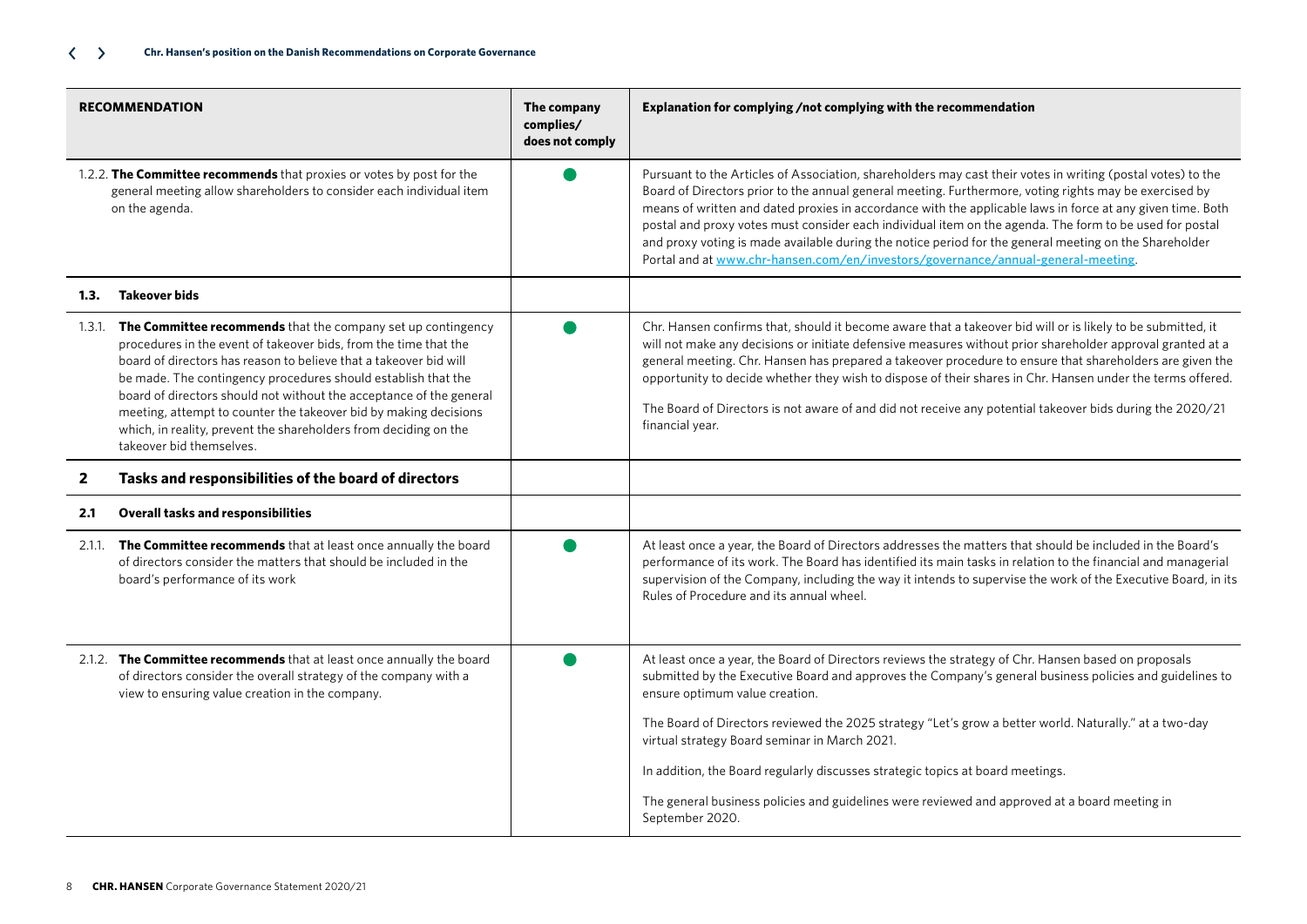|                  | <b>RECOMMENDATION</b>                                                                                                                                                                                                                                                                                                                                                                      | The company<br>complies/<br>does not comply | Explanation for complying /not complying with the recommendation                                                                                                                                                                                                                                                                                                                                                                                                                                                                                                                                                                                                                                                                                                                                                                                                                                                                                                                                                                                                                                           |
|------------------|--------------------------------------------------------------------------------------------------------------------------------------------------------------------------------------------------------------------------------------------------------------------------------------------------------------------------------------------------------------------------------------------|---------------------------------------------|------------------------------------------------------------------------------------------------------------------------------------------------------------------------------------------------------------------------------------------------------------------------------------------------------------------------------------------------------------------------------------------------------------------------------------------------------------------------------------------------------------------------------------------------------------------------------------------------------------------------------------------------------------------------------------------------------------------------------------------------------------------------------------------------------------------------------------------------------------------------------------------------------------------------------------------------------------------------------------------------------------------------------------------------------------------------------------------------------------|
|                  | 2.1.3. The Committee recommends that the board of directors ensure<br>that the company has a capital and share structure which supports<br>that the strategy and long-term value creation of the company are<br>in the best interest of the shareholders and the company, and that<br>the board of directors explain this in the management commentary<br>and/or on the company's website. |                                             | The Board of Directors assesses at least twice a year whether the share capital and the share structure are<br>in the best interest of the Company and its shareholders. The findings are presented in the Annual Report.<br>The Management's Review in the Annual Report contains the Board's assessment.<br>At present, the Company has a single class of shares, and all shares rank pari passu. Each DKK 10 share<br>carries one vote.<br>To ensure a capital structure in the shareholders' best interests and to reflect the Company's cash flow<br>generation, excess cash has historically been allocated to shareholders in the form of share buy-backs and<br>extraordinary dividends.<br>At the Annual General Meeting in November 2020, the Board of Directors decided not to propose an<br>ordinary dividend for 2019/20, to prudently manage the financial leverage of the Company. Following the<br>divestment of Natural Colors, the Company paid out an extraordinary dividend of EUR 116 million in the<br>third quarter of 2020/21 equal to a normalized ordinary dividend for 2019/20. |
|                  | 2.1.4. The Committee recommends that the board of directors annually<br>review and approve guidelines for the executive board; this includes<br>establishing requirements for the executive board's reporting to the<br>board of directors.                                                                                                                                                |                                             | The Board of Directors has issued Rules of Procedure for the Executive Board detailing the overall duties,<br>obligations and liabilities of the Executive Board, including specific mandates under which the Executive<br>Board may act. The Rules of Procedure and authorizations are subject to annual review, update and<br>approval by the Board of Directors.<br>In 2020/21, the Rules of Procedure were reviewed, updated and approved by the Board of Directors in<br>September 2020.                                                                                                                                                                                                                                                                                                                                                                                                                                                                                                                                                                                                              |
|                  | 2.1.5. The Committee recommends that at least once annually, the board<br>of directors discuss the composition, developments, risks and<br>succession plans of the executive board.                                                                                                                                                                                                        |                                             | The Board of Directors assesses the composition and performance of the Executive Board and other key<br>management positions at least once a year, including a review of developments, risks and succession plans.<br>In 2020/21, the assessment was conducted at a board meeting in April 2021.                                                                                                                                                                                                                                                                                                                                                                                                                                                                                                                                                                                                                                                                                                                                                                                                           |
| 2.2 <sub>2</sub> | <b>Corporate social responsibility</b>                                                                                                                                                                                                                                                                                                                                                     |                                             |                                                                                                                                                                                                                                                                                                                                                                                                                                                                                                                                                                                                                                                                                                                                                                                                                                                                                                                                                                                                                                                                                                            |
|                  | 2.2.1 The Committee recommends that the board of directors adopt<br>policies on corporate social responsibility                                                                                                                                                                                                                                                                            |                                             | The Board of Directors has adopted a Sustainability Position setting out the Company's commitments in<br>this area.<br>The Company has been a signatory to the UN Global Compact since September 2009 and has worked<br>strategically with the UN Sustainable Development Goals since 2016. For more information, go to<br>https://www.chr-hansen.com/en/sustainability.                                                                                                                                                                                                                                                                                                                                                                                                                                                                                                                                                                                                                                                                                                                                   |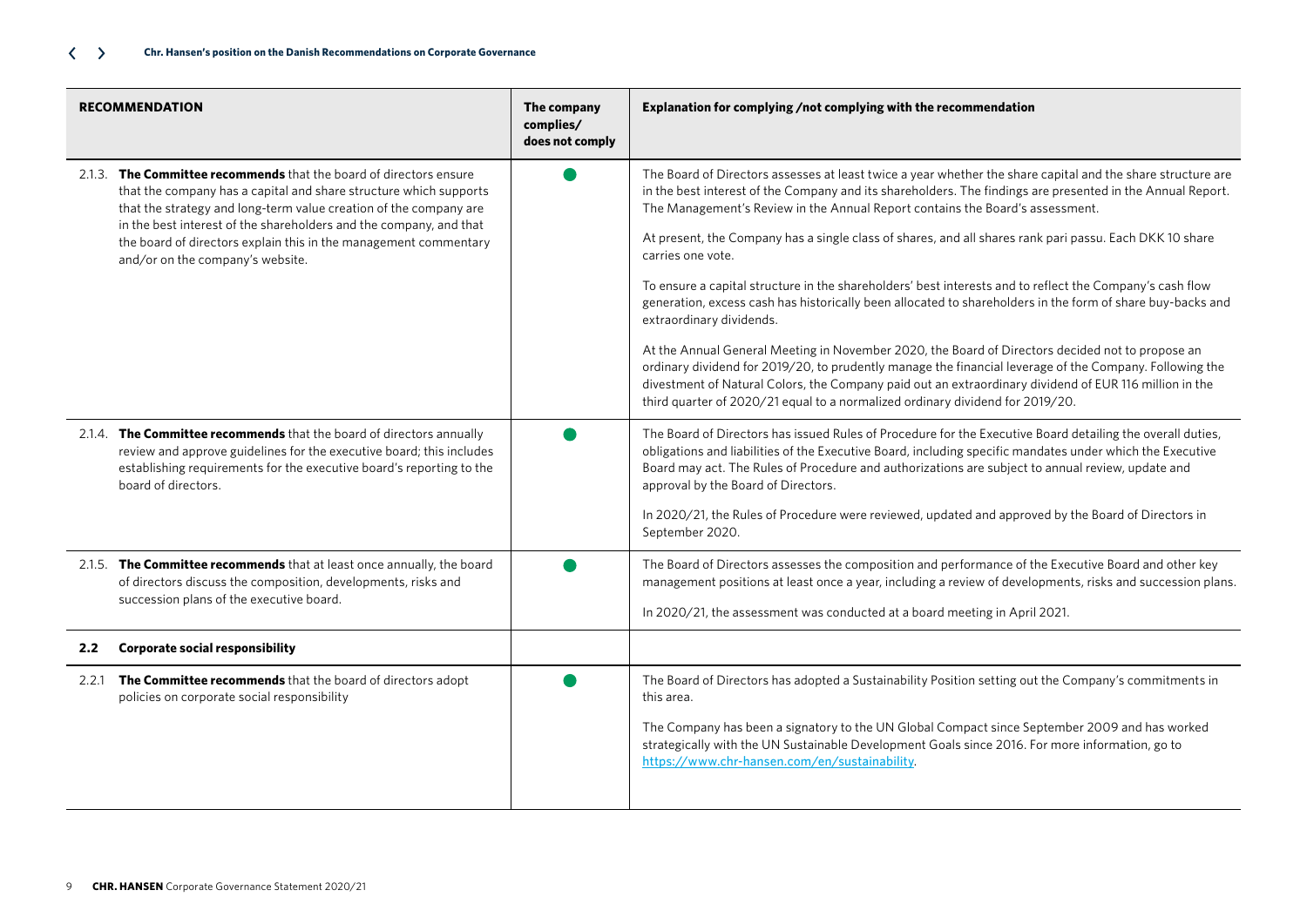|     | <b>RECOMMENDATION</b>                                                                                                                                                                                                                                                                                                                                                                                                                                                                                                                                                                                                    | The company<br>complies/<br>does not comply | Explanation for complying /not complying with the recommendation                                                                                                                                                                                                                                                                                                                                                                                                                                                                                                                                                                                                                                                                                                                                                                                                                                                                                                                                                                                                                                                                                                                                                                                       |
|-----|--------------------------------------------------------------------------------------------------------------------------------------------------------------------------------------------------------------------------------------------------------------------------------------------------------------------------------------------------------------------------------------------------------------------------------------------------------------------------------------------------------------------------------------------------------------------------------------------------------------------------|---------------------------------------------|--------------------------------------------------------------------------------------------------------------------------------------------------------------------------------------------------------------------------------------------------------------------------------------------------------------------------------------------------------------------------------------------------------------------------------------------------------------------------------------------------------------------------------------------------------------------------------------------------------------------------------------------------------------------------------------------------------------------------------------------------------------------------------------------------------------------------------------------------------------------------------------------------------------------------------------------------------------------------------------------------------------------------------------------------------------------------------------------------------------------------------------------------------------------------------------------------------------------------------------------------------|
| 2.3 | Chairman and vice-chairman of the board of directors                                                                                                                                                                                                                                                                                                                                                                                                                                                                                                                                                                     |                                             |                                                                                                                                                                                                                                                                                                                                                                                                                                                                                                                                                                                                                                                                                                                                                                                                                                                                                                                                                                                                                                                                                                                                                                                                                                                        |
|     | 2.3.1 The Committee recommends appointing a vice chairman of the<br>board of directors, who will assume the responsibilities of the chair-<br>man in the event of the chairman's absence, and who will also act as<br>effective sparring partner for the chairman.                                                                                                                                                                                                                                                                                                                                                       |                                             | According to the Articles of Association, the Board shall appoint a Vice Chair from among its members,<br>which is done at the constituent meeting immediately following each year's annual general meeting.<br>The Vice Chair acts as a sounding board and sparring partner to the Chair of the Board of Directors and<br>shall assume the responsibilities of the Chair in the Chair's absence. The role of the Vice Chair is described<br>in the Rules of Procedure for the Board and the Charter for the Chair.                                                                                                                                                                                                                                                                                                                                                                                                                                                                                                                                                                                                                                                                                                                                    |
|     | 2.3.2 The Committee recommends that, if the board of directors, in<br>exceptional cases, asks the chairman of the board of directors or<br>other board members to perform special activities for the company,<br>including briefly participating in the day-to-day management, a<br>board resolution to that effect should be passed to ensure that the<br>board of directors maintains its independent, general management<br>and control function. Resolutions on the chairman's or other board<br>members' participation in day-to-day management and the expect-<br>ed duration hereof should be publicly announced. |                                             | The Chair does not assume special tasks or participate in the day-to-day management of Chr. Hansen<br>unless required to do so in exceptional circumstances. Such assignment or managerial involvement will<br>always be limited to a fixed-term period and requires the prior approval of the Board of Directors.<br>The Chair did not assume any special tasks or participate in the day-to-day management of Chr. Hansen<br>during the 2020/21 financial year.                                                                                                                                                                                                                                                                                                                                                                                                                                                                                                                                                                                                                                                                                                                                                                                      |
| 3.  | <b>Composition and organisation of the board of directors</b>                                                                                                                                                                                                                                                                                                                                                                                                                                                                                                                                                            |                                             |                                                                                                                                                                                                                                                                                                                                                                                                                                                                                                                                                                                                                                                                                                                                                                                                                                                                                                                                                                                                                                                                                                                                                                                                                                                        |
| 3.1 | <b>Composition</b>                                                                                                                                                                                                                                                                                                                                                                                                                                                                                                                                                                                                       |                                             |                                                                                                                                                                                                                                                                                                                                                                                                                                                                                                                                                                                                                                                                                                                                                                                                                                                                                                                                                                                                                                                                                                                                                                                                                                                        |
|     | 3.1.1. The Committee recommends that the board of directors annually<br>evaluate and in the management commentary account for<br>• the competencies that it must have to best perform its tasks,<br>• the composition of the board of directors, and<br>• the special competencies of each member.                                                                                                                                                                                                                                                                                                                       |                                             | Based on input from the Nomination Committee, the Board of Directors is responsible for identifying on an<br>annual basis the appropriate qualifications, experience and skills required of the board candidates in order<br>for the Board of Directors to best perform its tasks, considering Chr. Hansen's needs and the current com-<br>position of the Board of Directors. Nominations of candidates to be submitted to a general meeting must be<br>prepared accordingly.<br>The competences that should be represented on the Board of Directors are determined in the Competency<br>Profile, which is made available at www.chr-hansen.com/en/investors/governance/policies-and-charters.<br>The Competency Profile is reviewed annually by the Nomination Committee and presented to the Board of<br>Directors for approval.<br>A profile of each board member, including his or her special competences is set out in the Management's<br>Review of the Annual Report and in the notice convening the Annual General Meeting and posted at<br>www.chr-hansen.com/en/investors/governance/annual-general-meeting. The Annual Report also<br>includes an account of the current composition of the Board of Directors, including its diversity. |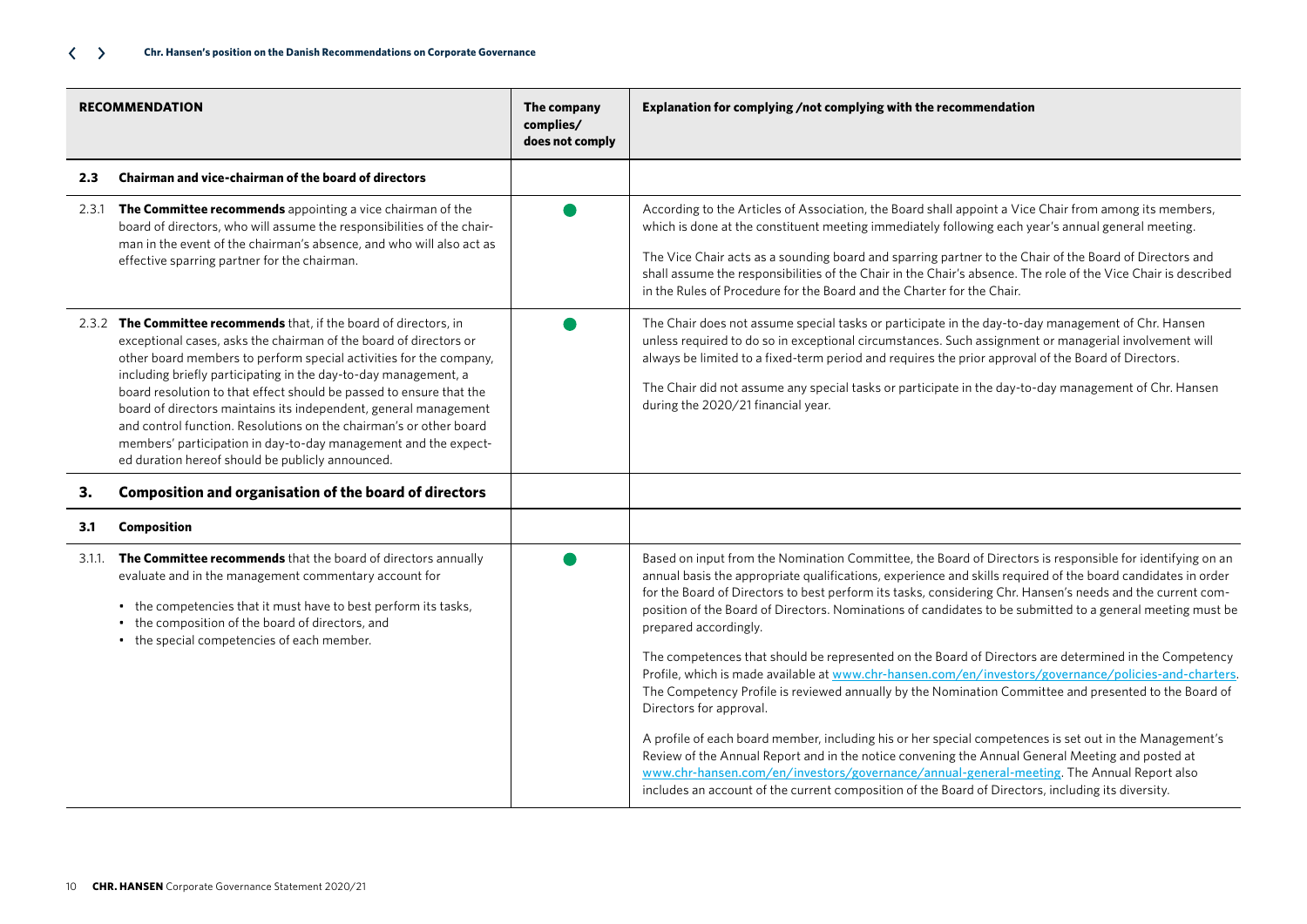| <b>RECOMMENDATION</b>                                                                                                                                                                                                                                                                                                                                                                                                                                                                                                                                                                                                                                                                    | The company<br>complies/<br>does not comply | Explanation for complying /not complying with the recommendation                                                                                                                                                                                                                                                                                                                                                                                                                                                                                                                                                                                                                                                                                                                                    |
|------------------------------------------------------------------------------------------------------------------------------------------------------------------------------------------------------------------------------------------------------------------------------------------------------------------------------------------------------------------------------------------------------------------------------------------------------------------------------------------------------------------------------------------------------------------------------------------------------------------------------------------------------------------------------------------|---------------------------------------------|-----------------------------------------------------------------------------------------------------------------------------------------------------------------------------------------------------------------------------------------------------------------------------------------------------------------------------------------------------------------------------------------------------------------------------------------------------------------------------------------------------------------------------------------------------------------------------------------------------------------------------------------------------------------------------------------------------------------------------------------------------------------------------------------------------|
| 3.1.2. The Committee recommends that the board of directors annually<br>discuss the company's activities to ensure relevant diversity at<br>management levels and prepare and adopt a policy on diversity. The<br>policy should be published on the company's website.                                                                                                                                                                                                                                                                                                                                                                                                                   |                                             | Once a year, the Board of Directors discusses its objectives and the Company's activities to ensure relevant<br>diversity at management levels and review the progress made by the Company.<br>The diversity objectives for the Board of Directors and corporate management teams, as well as progress<br>made on these during the year, are presented in the 2020/21 Annual Report.<br>The Board has prepared and adopted a policy on diversity and inclusion, which is available at<br>www.chr-hansen.com/en/investors/governance/policies-and-charters.                                                                                                                                                                                                                                          |
| 3.1.3. The Committee recommends that the selection and nomination<br>of candidates for the board of directors be carried out through<br>a careful and transparent process approved by the board of<br>directors. When assessing its composition and nominating new<br>candidates, the board of directors should, in addition to the need for<br>competencies and qualifications, take into consideration the need<br>for integration of new talent and diversity.                                                                                                                                                                                                                        |                                             | The Board of Directors has established a formal, thorough and transparent process for the selection and<br>nomination of candidates to the Board of Directors, which is formalized in its Rules of Procedure and the<br>Nomination Committee Charter.<br>When evaluating its composition and nominating new board candidates, the Board takes into account the<br>need for diversity and integration of new talent, continuity as well as the need for specific competences<br>and qualifications. This to ensure a well-balanced and diverse Board in terms of age, tenure, international<br>experience, nationality and gender. The Nomination Committee conducts the preparatory work for the<br>Board, which also takes into account the results and feedback from the annual Board evaluation. |
| 3.1.4. The Committee recommends that the notice convening a general<br>meeting where the agenda includes the election of members to<br>the board of directors, include (in addition to the statutory require-<br>ments) a description of the qualifications of nominated candidates,<br>including information about the candidates'<br>• other executive functions, including positions on executive<br>boards, boards of directors and supervisory boards, including<br>board committees, in Danish and foreign enterprises, and<br>· demanding organisational tasks.<br>Furthermore, it should be indicated if the candidates to the board of<br>directors are considered independent. |                                             | A presentation of the qualifications of the nominated candidates, including information on their other<br>executive and board functions, and whether a candidate is considered to be independent is provided in the<br>notice convening the annual general meeting.                                                                                                                                                                                                                                                                                                                                                                                                                                                                                                                                 |
| 3.1.5. The Committee recommends that members of the company's<br>executive board not be members of the board of directors and<br>that a resigning chief executive officer not be directly elected as<br>chairman or vice chairman for the same company.                                                                                                                                                                                                                                                                                                                                                                                                                                  |                                             | There is no overlap between members of the Board of Directors and the Executive Board. In addition, the<br>the current Chair and Vice Chair are not prior members of the Executive Board.                                                                                                                                                                                                                                                                                                                                                                                                                                                                                                                                                                                                           |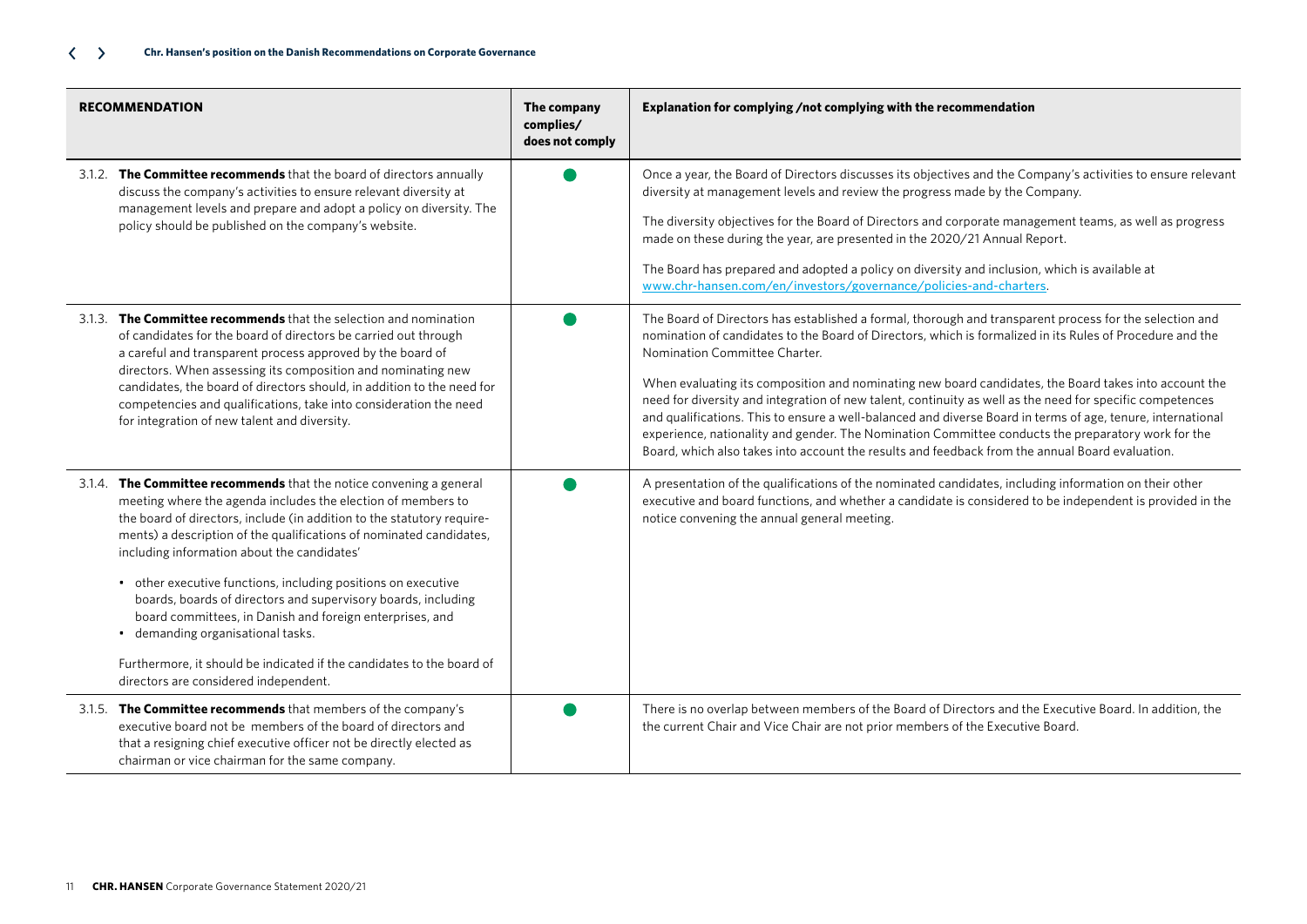#### **Chr. Hansen's position on the Danish Recommendations on Corporate Governance**  $\langle \rangle$

|       | <b>RECOMMENDATION</b>                                                                                                                                                                                                                                                                                                                                                                                                                                                                                                                                                                                                                                                                                                                                                                                                                                                                                                                                                                                                                                                                                                                                                                                                                                                                                                                                                                                                                                                                                                                                                                                                                                                                                                         | The company<br>complies/<br>does not comply | Explanation for complying /not complying with the recommendation                                                                                                                                       |
|-------|-------------------------------------------------------------------------------------------------------------------------------------------------------------------------------------------------------------------------------------------------------------------------------------------------------------------------------------------------------------------------------------------------------------------------------------------------------------------------------------------------------------------------------------------------------------------------------------------------------------------------------------------------------------------------------------------------------------------------------------------------------------------------------------------------------------------------------------------------------------------------------------------------------------------------------------------------------------------------------------------------------------------------------------------------------------------------------------------------------------------------------------------------------------------------------------------------------------------------------------------------------------------------------------------------------------------------------------------------------------------------------------------------------------------------------------------------------------------------------------------------------------------------------------------------------------------------------------------------------------------------------------------------------------------------------------------------------------------------------|---------------------------------------------|--------------------------------------------------------------------------------------------------------------------------------------------------------------------------------------------------------|
|       | 3.1.6. The Committee recommends that members of the board of<br>directors elected by the general meeting be up for election every<br>year at the annual general meeting.                                                                                                                                                                                                                                                                                                                                                                                                                                                                                                                                                                                                                                                                                                                                                                                                                                                                                                                                                                                                                                                                                                                                                                                                                                                                                                                                                                                                                                                                                                                                                      |                                             | Pursuant to the Articles of Association, all shareholder-elected members of the Board of Directors serve for<br>terms of one year and may stand for re-election at each year's annual general meeting. |
| 3.2   | Independence of the board of directors                                                                                                                                                                                                                                                                                                                                                                                                                                                                                                                                                                                                                                                                                                                                                                                                                                                                                                                                                                                                                                                                                                                                                                                                                                                                                                                                                                                                                                                                                                                                                                                                                                                                                        |                                             |                                                                                                                                                                                                        |
| 3.2.1 | The Committee recommends that at least half of the members<br>of the board of directors elected by the general meeting be<br>independent persons, in order for the board of directors to be able<br>to act independently of special interests.<br>To be considered independent, this person may not:<br>• be or within the past five years have been a member of the<br>executive board, or senior staff member in the company, a<br>subsidiary or an associated company,<br>• within the last five years, have received significant remuneration<br>from the company/group, a subsidiary or an associated company<br>in a different capacity than as member of the board of directors,<br>represent or be associated with a controlling shareholder,<br>• within the past year, have had significant business relations (e.g.<br>personally or indirectly as partner or employee, shareholder,<br>customer, supplier or member of management in companies with<br>corresponding connection) with the company, a subsidiary or an<br>associated company.<br>be or within the past three years have been employed or been<br>a partner in the same company as the auditor elected by the<br>general meeting,<br>• be part of the executive management in a company with cross-<br>management representation in the company,<br>• have been a member of the board of directors for more than<br>12 years, or<br>• be a close relative with persons who are not considered<br>independent.<br>Even if a member of the board of directors is not covered by the<br>above criteria, certain conditions may exist that will lead the<br>board of directors to decide that one or more members cannot be<br>regarded as independent. |                                             | The Board of Directors currently consists of eight shareholder-elected members. All, but one, are deemed<br>to be independent based on the criteria outlined in this recommendation.                   |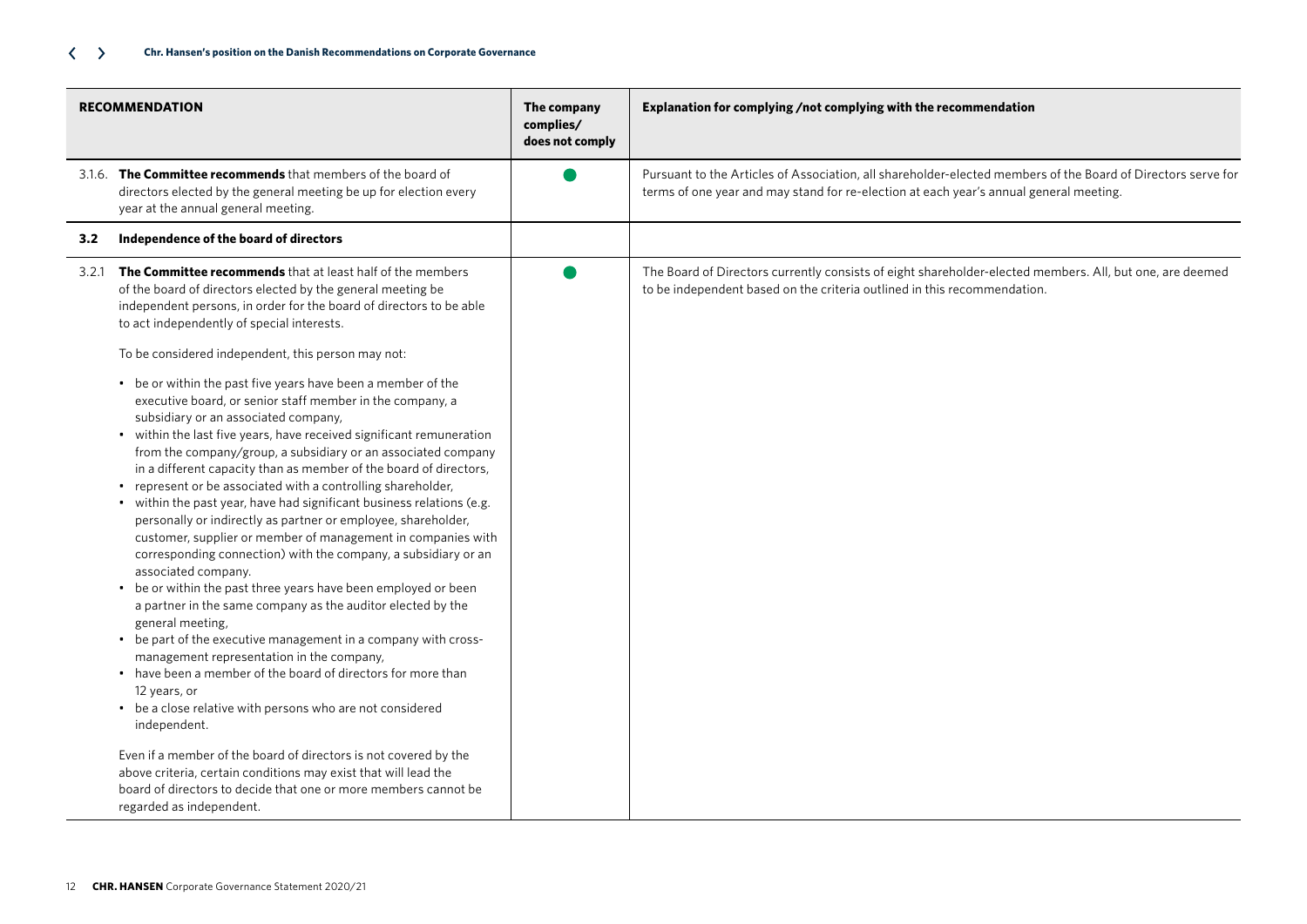|     | <b>RECOMMENDATION</b>                                                                                                                                                                                                                                                                                                                                                                                                                                                                                                                                                                                                                                                                                                                                                                                                                                                                                                                                                                                                                                                                                                                                     | The company<br>complies/<br>does not comply | Explanation for complying /not complying with the recommendation                                                                                                                                                                                                                                                                                                                                                                                                                                        |
|-----|-----------------------------------------------------------------------------------------------------------------------------------------------------------------------------------------------------------------------------------------------------------------------------------------------------------------------------------------------------------------------------------------------------------------------------------------------------------------------------------------------------------------------------------------------------------------------------------------------------------------------------------------------------------------------------------------------------------------------------------------------------------------------------------------------------------------------------------------------------------------------------------------------------------------------------------------------------------------------------------------------------------------------------------------------------------------------------------------------------------------------------------------------------------|---------------------------------------------|---------------------------------------------------------------------------------------------------------------------------------------------------------------------------------------------------------------------------------------------------------------------------------------------------------------------------------------------------------------------------------------------------------------------------------------------------------------------------------------------------------|
| 3.3 | Members of the board of directors and the number of other management functions                                                                                                                                                                                                                                                                                                                                                                                                                                                                                                                                                                                                                                                                                                                                                                                                                                                                                                                                                                                                                                                                            |                                             |                                                                                                                                                                                                                                                                                                                                                                                                                                                                                                         |
|     | 3.3.1 The Committee recommends that each member of the board of<br>directors assess the expected time commitment for each function<br>so that the member does not take on more functions than he/she<br>can complete at a satisfactory level for the company.                                                                                                                                                                                                                                                                                                                                                                                                                                                                                                                                                                                                                                                                                                                                                                                                                                                                                             |                                             | This recommendation forms part of the Rules of Procedure for the Board of Directors. Further, each board<br>member is required to sign a board agreement with Chr. Hansen under which the member commits not to<br>take on any more functions than will allow him/her to reasonably perform his/her duties to the Company.<br>Further, at least once annually all board members formally assess their expected time commitment on<br>directorships, executive positions and other offices held by them. |
|     | 3.3.2 The Committee recommends that the management commentary,<br>in addition to the provisions laid down by legislation, includes the<br>following information about the members of the board of directors:<br>• the position of the relevant person,<br>• the age and gender of the person in question,<br>• the person's competencies and qualifications that are relevant to<br>the company<br>whether the member is considered independent,<br>the member's date of appointment to the board of directors,<br>expiry of the current election term,<br>• the member's participation in the meetings on the board of<br>directors and committee meetings,<br>other management functions, including memberships in<br>executive boards, boards of directors, and supervisory boards,<br>including board committees in Danish and foreign enterprises<br>and demanding organisational tasks, and<br>• the number of shares, options, warrants and similar owned by<br>the member in the company and other group companies, as well<br>as changes to the member's portfolio of the mentioned securities<br>which have occurred during the financial year. |                                             | The Management's Review in the Annual Report contains the recommended information.                                                                                                                                                                                                                                                                                                                                                                                                                      |
|     | 3.3.3 The Committee recommends that the annual evaluation procedure,<br>cf. section 3.5, include an evaluation of what is regarded as a<br>reasonable level for the number of other management functions,<br>where the number, level and complexity of the other individual<br>management functions are taken into account.                                                                                                                                                                                                                                                                                                                                                                                                                                                                                                                                                                                                                                                                                                                                                                                                                               |                                             | The annual board evaluation procedure includes an assessment of what the Board considers to be a<br>reasonable level of other management functions for each member of the Board. This is also assessed by the<br>Board when nominating board candidates.                                                                                                                                                                                                                                                |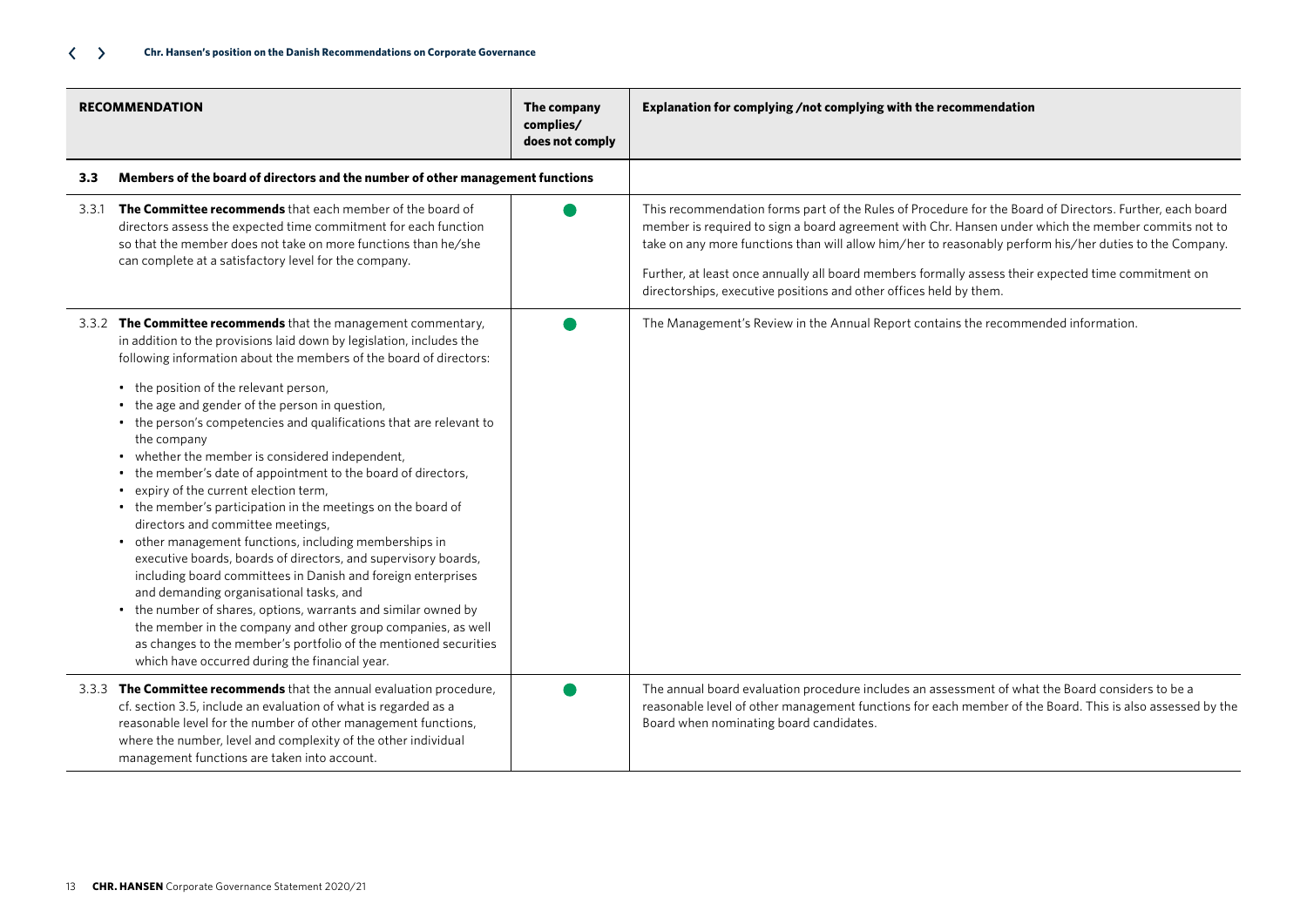| <b>RECOMMENDATION</b>                                                                                                                                                                                                                                                                                                                                                                                                                                                                                          | The company<br>complies/<br>does not comply | Explanation for complying /not complying with the recommendation                                                                                                                                                                                                                                                                                                                                                                                                                                           |
|----------------------------------------------------------------------------------------------------------------------------------------------------------------------------------------------------------------------------------------------------------------------------------------------------------------------------------------------------------------------------------------------------------------------------------------------------------------------------------------------------------------|---------------------------------------------|------------------------------------------------------------------------------------------------------------------------------------------------------------------------------------------------------------------------------------------------------------------------------------------------------------------------------------------------------------------------------------------------------------------------------------------------------------------------------------------------------------|
| <b>Board committees</b><br>3.4                                                                                                                                                                                                                                                                                                                                                                                                                                                                                 |                                             |                                                                                                                                                                                                                                                                                                                                                                                                                                                                                                            |
| 3.4.1 The Committee recommends that the company publish the<br>following on the company's website:<br>• the terms of reference of the board committees,<br>• the most important activities of the committees during the year<br>and the number of meetings held by each committee, and<br>• the names of the members of each committee, including the<br>chairmen of the committees, as well as information regarding<br>which members are independent members and which members<br>have special competencies. |                                             | The Board of Directors has established four board committees: an Audit Committee, a Nomination<br>Committee, a Remuneration Committee and a Science & Innovation Committee.<br>For each committee, Chr. Hansen discloses the following at www.chr-hansen.com/en/about-us/<br>management/board-committees: the charter, descriptions of key matters handled during the year, number<br>of meetings held, participation as well as names, positions, independence and relevant qualifications.               |
| 3.4.2 The Committee recommends that a majority of the members of a<br>board committee be independent.                                                                                                                                                                                                                                                                                                                                                                                                          |                                             | All members of the Board committees are considered independent, with the exception of one member of<br>the Remuneration Committee and one member of the Science & Innovation Committee.                                                                                                                                                                                                                                                                                                                    |
| 3.4.3. The Committee recommends that the members of the board of<br>directors set up among its members an <b>audit committee</b> and that<br>a chairman is appointed who is not the chairman of the board of<br>directors.                                                                                                                                                                                                                                                                                     |                                             | An Audit Committee was established by the Board of Directors in 2010. The chair of the Board will not<br>serve as chair of the Audit Committee.                                                                                                                                                                                                                                                                                                                                                            |
| 3.4.4 The Committee recommends that, prior to the approval of the<br>annual report and other financial reports, the audit committee<br>monitor and report to the board of directors about:<br>significant accounting policies,<br>$\bullet$<br>significant accounting estimates,<br>related party transactions, and<br>uncertainties and risks, including in relation to the outlook for the<br>current year.                                                                                                  |                                             | Pursuant to the Charter for the Audit Committee and an established annual schedule, the Audit Committee,<br>amongst other things, monitors and reports to the Board of Directors on significant accounting policies and<br>estimates, related party transactions, and uncertainties and risks, including in relation to the outlook, prior<br>to the approval of the Annual Report and other financial reports.<br>The charter can be found at www.chr-hansen.com/en/about-us/management/board-committees. |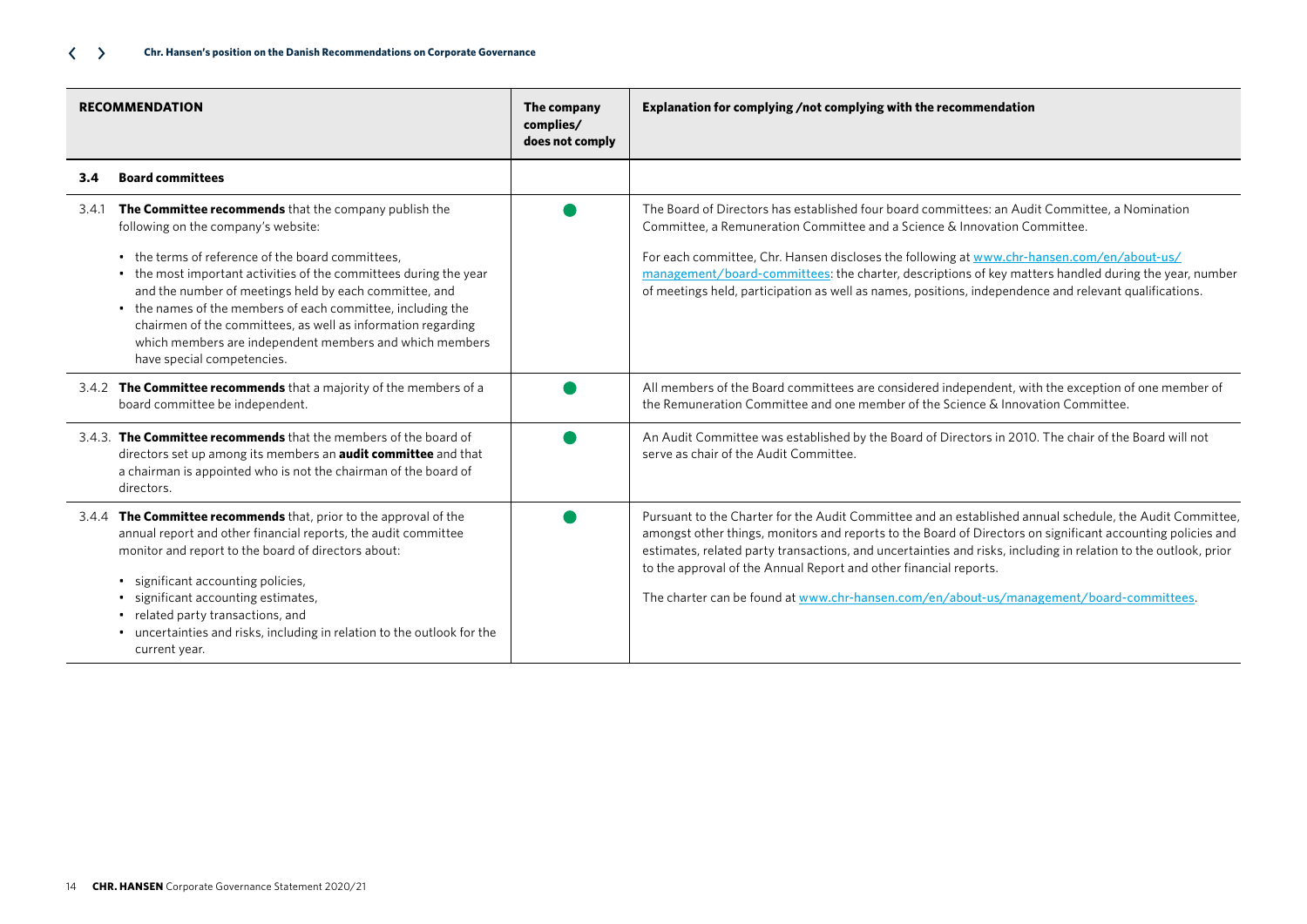| <b>RECOMMENDATION</b>                                                                                                                                                                                                                                                                                                                                                                                                                                                                                                                                                                                                                                                                                                                                                                                                                                                                                                                                                                                                                                                                                          | The company<br>complies/<br>does not comply | Explanation for complying /not complying with the recommendation                                                                                                                                                                                                                                                                                                                                                                                                                        |
|----------------------------------------------------------------------------------------------------------------------------------------------------------------------------------------------------------------------------------------------------------------------------------------------------------------------------------------------------------------------------------------------------------------------------------------------------------------------------------------------------------------------------------------------------------------------------------------------------------------------------------------------------------------------------------------------------------------------------------------------------------------------------------------------------------------------------------------------------------------------------------------------------------------------------------------------------------------------------------------------------------------------------------------------------------------------------------------------------------------|---------------------------------------------|-----------------------------------------------------------------------------------------------------------------------------------------------------------------------------------------------------------------------------------------------------------------------------------------------------------------------------------------------------------------------------------------------------------------------------------------------------------------------------------------|
| 3.4.5 The Committee recommends that the audit committee:<br>• annually assesses the need for an internal audit function and,<br>in such a case, presents mandates and recommendations on<br>selecting, appointing and removing the head of any internal audit<br>function and on the budget of the internal audit function,<br>ensure that if an internal audit has been established, a<br>description of its functions and approved by the board of<br>directors,<br>• ensure that if an internal audit has been established, adequate<br>resources and competencies are allocated to carry out the work,<br>and<br>• monitor the executive board's follow-up on the conclusions and<br>recommendations of the internal audit function.                                                                                                                                                                                                                                                                                                                                                                       |                                             | Pursuant to the Charter for the Audit Committee, the Audit Committee assesses on an annual basis,<br>whether there is a need for an internal audit function.<br>In June 2021, the Audit Committee concluded that there is currently no need for an internal audit function,<br>as the internal control function is effectively being performed by the finance organization and the Financial<br>Compliance Officer. The conclusion was subsequently endorsed by the Board of Directors. |
| 3.4.6 The Committee recommends that the board of directors establish<br>a nomination committee, which is at least, responsible for the<br>following preparatory tasks:<br>• describing the qualifications required by the board of directors<br>and the executive board and for a given position, indicating the<br>time expected to be spent carrying out a specific position, as well<br>as assessing the competencies, knowledge and experience found<br>in the two governing bodies,<br>annually assessing the structure, size, composition and results of<br>the board of directors and the executive board and recommend<br>any changes to the board of directors,<br>• annually assessing the competencies, knowledge, experience<br>and succession of the individual members of management and<br>report to the board of directors in this respect,<br>• recommending candidates for the board of directors and the<br>executive board, and<br>proposing an action plan to the board of directors on the future<br>composition of the board of directors, including proposals for<br>specific changes. |                                             | A Nomination Committee was established by the Board of Directors in 2010. The Charter for the<br>Nomination Committee and the tasks performed by the committee complies with the requirements set out<br>in this recommendation.<br>The charter can be found at www.chr-hansen.com/en/about-us/management/board-committees.                                                                                                                                                             |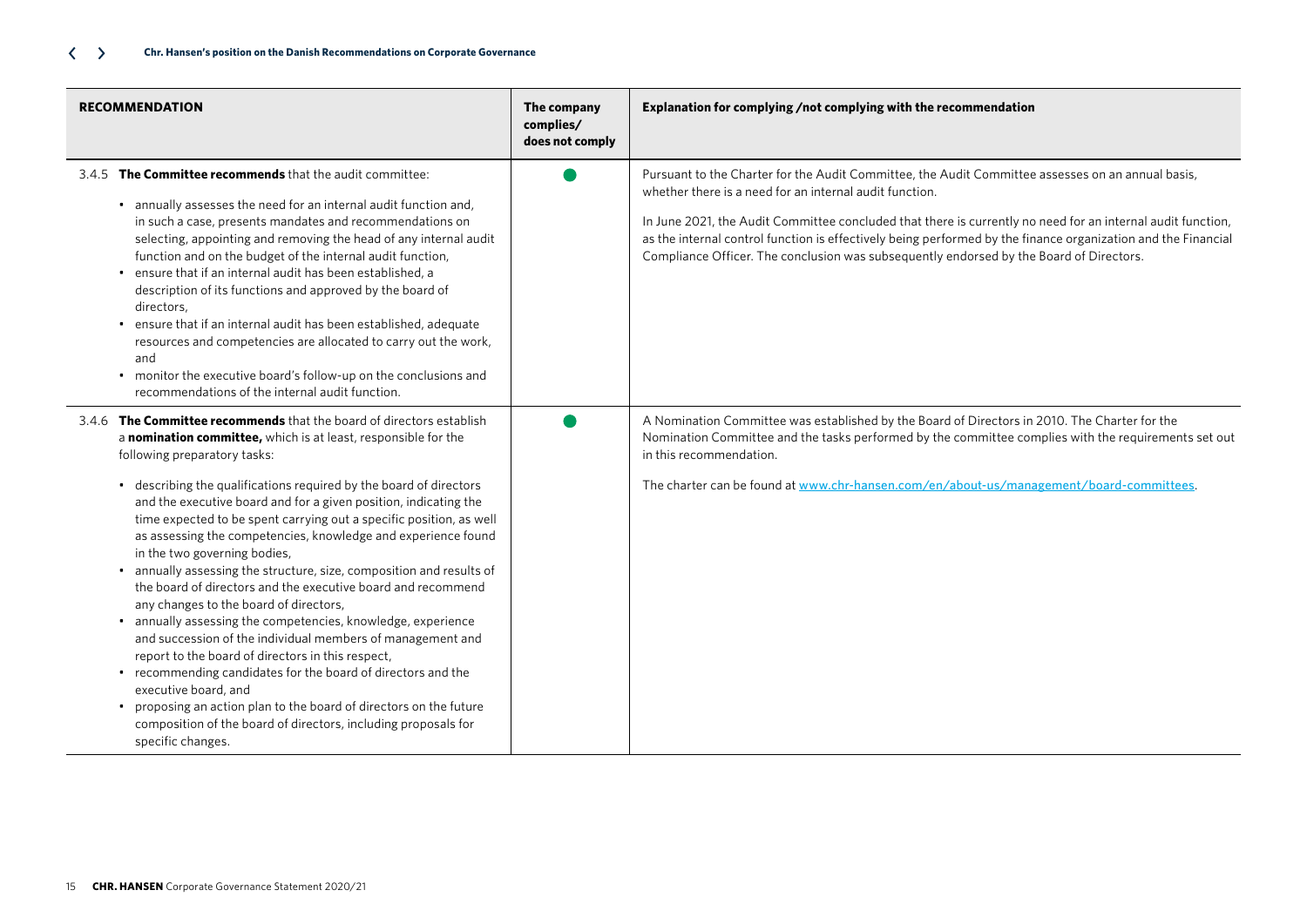| <b>RECOMMENDATION</b>                                                                                                                                                                                                                                                                                                                                                                                                                                                                                                                                                                                                                                                                                                                                                                                                                                                                                                                                                                                                        | The company<br>complies/<br>does not comply | Explanation for complying /not complying with the recommendation                                                                                                                                                                           |
|------------------------------------------------------------------------------------------------------------------------------------------------------------------------------------------------------------------------------------------------------------------------------------------------------------------------------------------------------------------------------------------------------------------------------------------------------------------------------------------------------------------------------------------------------------------------------------------------------------------------------------------------------------------------------------------------------------------------------------------------------------------------------------------------------------------------------------------------------------------------------------------------------------------------------------------------------------------------------------------------------------------------------|---------------------------------------------|--------------------------------------------------------------------------------------------------------------------------------------------------------------------------------------------------------------------------------------------|
| The Committee recommends that the board of directors establish<br>3.4.7<br>a remuneration committee, which is at least, responsible for the<br>following preparatory tasks:<br>• recommending the remuneration policy (including the "General<br>Guidelines for incentive-based Remuneration") to the board of<br>directors and the executive board for approval by the board of<br>directors prior to approval by the general meeting,<br>• making proposals to the board of directors on remuneration for<br>members of the board of directors and the executive board, as<br>well as ensuring that the remuneration is in compliance with<br>the company's remuneration policy and the assessment of the<br>performance of the persons concerned. The committee should<br>have information on the total remuneration that members of the<br>board of directors and the executive board receive from other<br>companies in the group,<br>• recommending a remuneration policy applicable for the company<br>in general and |                                             | A Remuneration Committee was established by the Board of Directors in 2010. The Charter for the<br>Nomination Committee and the tasks performed by the committee complies with the requirements set out<br>in this recommendation.         |
| • assisting with the preparation of the annual remuneration report.<br>The Committee recommends that the remuneration committee do<br>3.4.8<br>not consult with the same external advisers as the executive board<br>of the company.                                                                                                                                                                                                                                                                                                                                                                                                                                                                                                                                                                                                                                                                                                                                                                                         |                                             | The Remuneration Committee may engage external advisors as it deems necessary to carry out its duties<br>satisfactorily. In 2020/21, the Remuneration Committee did not consult with the same external advisors as<br>the Executive Board. |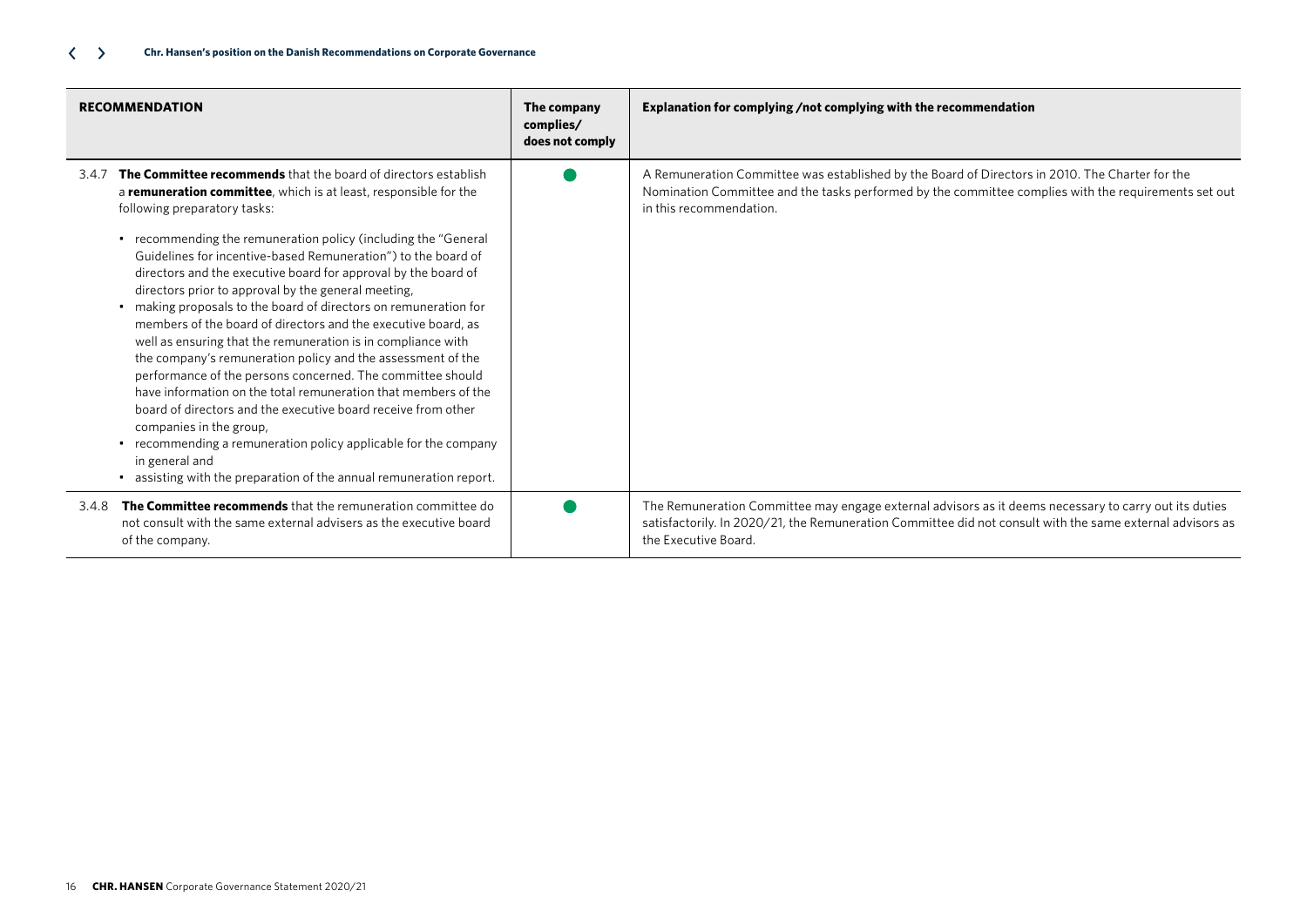| <b>RECOMMENDATION</b>                                                                                                                                                                                                                                                                                                                                                                                                                                                                                                                                                                                                                                                                                                                                                                                                                                                                                                                                                                                                                                                           | The company<br>complies/<br>does not comply | Explanation for complying /not complying with the recommendation                                                                                                                                                                                                                                                                                                                                                                                                                                                                                                                                                                                                                                                                                                                                                                                                                                                                                                                                                                                                                                                                                                                                                                                                                                                                                                                                                                                                                                                                                                                                               |
|---------------------------------------------------------------------------------------------------------------------------------------------------------------------------------------------------------------------------------------------------------------------------------------------------------------------------------------------------------------------------------------------------------------------------------------------------------------------------------------------------------------------------------------------------------------------------------------------------------------------------------------------------------------------------------------------------------------------------------------------------------------------------------------------------------------------------------------------------------------------------------------------------------------------------------------------------------------------------------------------------------------------------------------------------------------------------------|---------------------------------------------|----------------------------------------------------------------------------------------------------------------------------------------------------------------------------------------------------------------------------------------------------------------------------------------------------------------------------------------------------------------------------------------------------------------------------------------------------------------------------------------------------------------------------------------------------------------------------------------------------------------------------------------------------------------------------------------------------------------------------------------------------------------------------------------------------------------------------------------------------------------------------------------------------------------------------------------------------------------------------------------------------------------------------------------------------------------------------------------------------------------------------------------------------------------------------------------------------------------------------------------------------------------------------------------------------------------------------------------------------------------------------------------------------------------------------------------------------------------------------------------------------------------------------------------------------------------------------------------------------------------|
| Evaluation of the performance of the board of directors and the executive board<br>3.5                                                                                                                                                                                                                                                                                                                                                                                                                                                                                                                                                                                                                                                                                                                                                                                                                                                                                                                                                                                          |                                             |                                                                                                                                                                                                                                                                                                                                                                                                                                                                                                                                                                                                                                                                                                                                                                                                                                                                                                                                                                                                                                                                                                                                                                                                                                                                                                                                                                                                                                                                                                                                                                                                                |
| 3.5.1. The Committee recommends that the board of directors establish<br>an evaluation procedure for an annual evaluation of the board of<br>directors and the individual members. External assistance should<br>be obtained at least every third year. The evaluation should inter alia<br>include:<br>• contribution and results.<br>cooperation with the executive board,<br>• the chairman's leadership of the board of directors,<br>• the composition of the board of directors (including competen-<br>cies, diversity and the number of members),<br>• the work in the committees and the committee structure, and<br>• the organisation and quality of the material that is submitted to<br>the board of directors.<br>The evaluation procedure and the general conclusions should be<br>described in the management commentary and on the company's<br>website. The chairman should account for the evaluation of the<br>board of directors, including the process and general conclusions on<br>the general meeting prior to the election of the board of directors. |                                             | The Chair of the Board of Directors is overall responsible for conducting an annual evaluation of the Board's<br>performance. The evaluation includes all members of the Board and the Executive Board. The evaluation<br>addresses the efficiency of the Board, the board composition and dynamics, the processes supporting its<br>work, the value contributions of individual members and the Board committees, the Chair's performance<br>and the collaboration with the Executive Board. Further, the process evaluates topics such as agendas<br>and discussions, strategy development and implementation, risk awareness, monitoring and reporting,<br>succession, and potential overboarding of board members. In addition, each member of the Board of<br>Directors is provided with feedback from all other board members and the members of the Executive Board<br>on their individual performance. Finally, the Board committees annually conduct an informal self-evaluation,<br>the outcome of which is presented to the Board of Directors.<br>The evaluation is directed by the Chair and has for the last two years been conducted internally. The<br>outcome of the 2020/21 internal Board evaluation was discussed by the Board at its September meeting,<br>and the process and outcome are described in the 2020/21 Annual Report at p 61 and at www.chr-hansen.<br>com/en/investors/governance/corporate-governance.<br>Furthermore, the Chair presents the process and general conclusions at the annual general meeting prior to<br>the election of members to the Board of Directors. |
| 3.5.2. The Committee recommends that at least once annually, the board<br>of directors evaluate the work and performance of the executive<br>board in accordance with pre-defined criteria. Furthermore, the<br>board of directors should evaluate the need for changes to the<br>structure and composition of the executive board, in light of the<br>company's strategy.                                                                                                                                                                                                                                                                                                                                                                                                                                                                                                                                                                                                                                                                                                      |                                             | At least once a year, the work and performance of the Executive Board is evaluated by the Board of<br>Directors in accordance with predefined key performance indicators, including financial and non-financial<br>targets, as well as the need for changes to the structure and the composition of the Executive Board.                                                                                                                                                                                                                                                                                                                                                                                                                                                                                                                                                                                                                                                                                                                                                                                                                                                                                                                                                                                                                                                                                                                                                                                                                                                                                       |
| 3.5.3 The Committee recommends that the executive board and the<br>board of directors establish a procedure according to which their<br>cooperation is evaluated annually through a formalised dialogue be-<br>tween the chairman of the board of directors and the chief executive<br>officer, and that the outcome of the evaluation be presented to the<br>board of directors.                                                                                                                                                                                                                                                                                                                                                                                                                                                                                                                                                                                                                                                                                               |                                             | The cooperation between the Board of Directors and the Executive Board is evaluated, and the outcome<br>presented to the Board of Directors, as part of the Board's annual evaluation procedure, as well as through a<br>formal dialogue between the Chair of the Board of Directors and the CEO.                                                                                                                                                                                                                                                                                                                                                                                                                                                                                                                                                                                                                                                                                                                                                                                                                                                                                                                                                                                                                                                                                                                                                                                                                                                                                                              |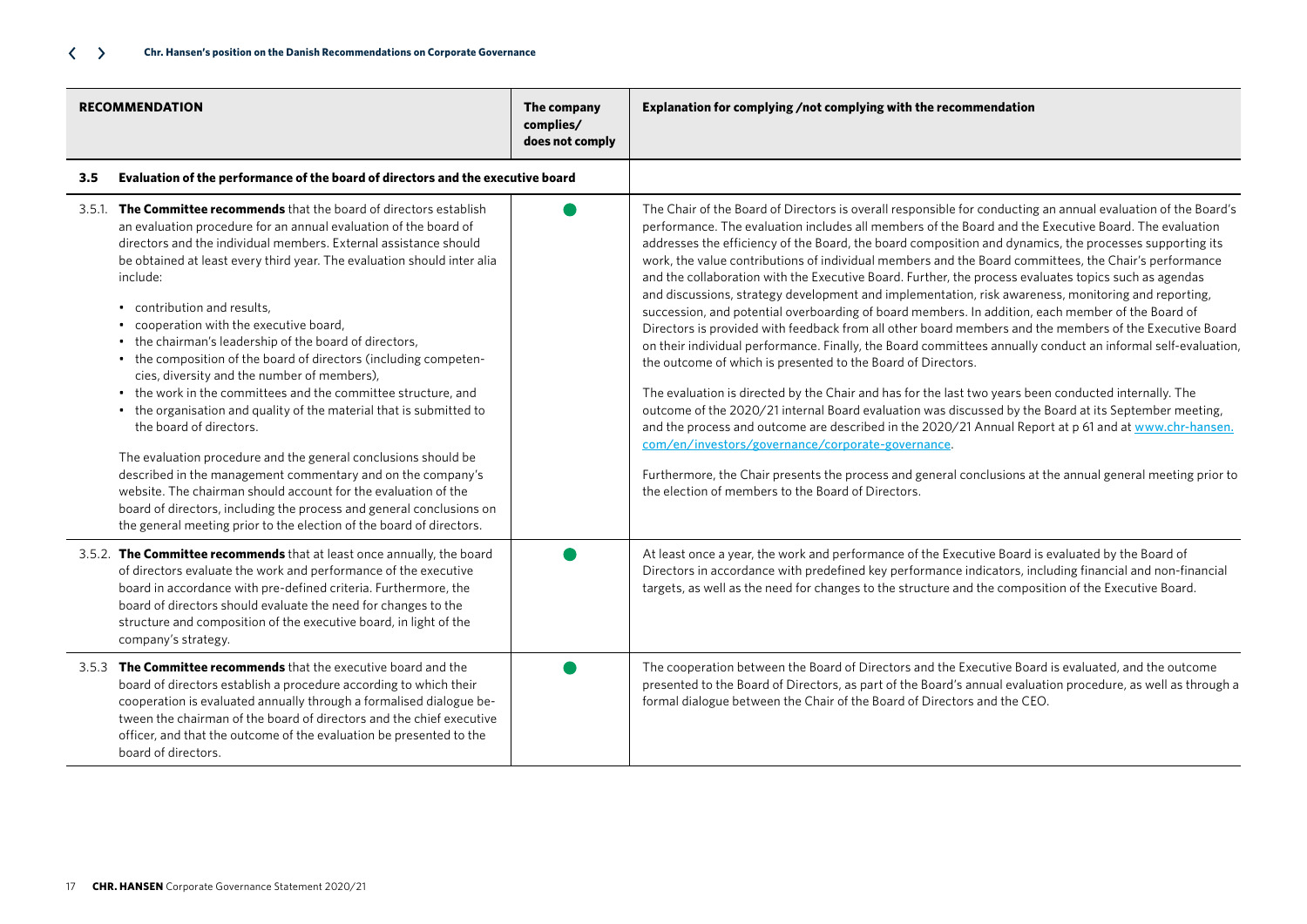|      | <b>RECOMMENDATION</b>                                                                                                                                                                                                                                                                                                                                                                                                                                                                                                                                                                                                                                                                                                                                                                                                                                                                                                                           | The company<br>complies/<br>does not comply | Explanation for complying /not complying with the recommendation                                                                                                                                                                                                                                                                                                                                                                                                                                                                                                                                                                                                                                |
|------|-------------------------------------------------------------------------------------------------------------------------------------------------------------------------------------------------------------------------------------------------------------------------------------------------------------------------------------------------------------------------------------------------------------------------------------------------------------------------------------------------------------------------------------------------------------------------------------------------------------------------------------------------------------------------------------------------------------------------------------------------------------------------------------------------------------------------------------------------------------------------------------------------------------------------------------------------|---------------------------------------------|-------------------------------------------------------------------------------------------------------------------------------------------------------------------------------------------------------------------------------------------------------------------------------------------------------------------------------------------------------------------------------------------------------------------------------------------------------------------------------------------------------------------------------------------------------------------------------------------------------------------------------------------------------------------------------------------------|
| 4.   | <b>Remuneration of management</b>                                                                                                                                                                                                                                                                                                                                                                                                                                                                                                                                                                                                                                                                                                                                                                                                                                                                                                               |                                             |                                                                                                                                                                                                                                                                                                                                                                                                                                                                                                                                                                                                                                                                                                 |
| 4.1. | Form and content of the remuneration policy                                                                                                                                                                                                                                                                                                                                                                                                                                                                                                                                                                                                                                                                                                                                                                                                                                                                                                     |                                             |                                                                                                                                                                                                                                                                                                                                                                                                                                                                                                                                                                                                                                                                                                 |
|      | 4.1.1. The Committee recommends that the board of directors prepare<br>a remuneration policy for the board of directors and the executive<br>board, which includes:<br>• a detailed description of the components of the remuneration for<br>members of the board of directors and the executive board,<br>• the reasons for choosing the individual components of the remu-<br>neration.<br>• a description of the criteria that form the basis for the balance<br>between the individual components of the remuneration, and<br>• an explanation for the correlation between the remuneration<br>policy and the company's long-term value creation and relevant<br>related goals.<br>The remuneration policy should be approved by the general meeting<br>at least every fourth year and upon any material amendments and it<br>should be published on the company's website.                                                                 |                                             | At its September 26, 2019 meeting, the Board of Directors adopted a revised Remuneration Policy<br>applicable to the Board of Directors and the Executive Board, which integrated the formerly separate overall<br>guidelines for incentive-based remuneration of the Executive Board, and the policy was updated to comply<br>with the recommendations of sections 4.1.1 and 4.1.2 and section 139a of the Danish Companies Act.<br>The policy was approved by the Annual General Meeting held on November 27, 2019 and is available at<br>www.chr-hansen.com/en/investors/governance/policies-and-charters.                                                                                   |
|      | 4.1.2. The Committee recommends that if the remuneration policy<br>includes variable components:<br>• limits be set on the variable components of the total<br>remuneration package,<br>• a reasonable and balanced composition be ensured between<br>remuneration for members of management and the value<br>creation for shareholders in the short and long term,<br>• clarity be established about performance criteria and<br>measurability for the award of variable components,<br>• it is ensured that variable remuneration not only consists of<br>short-term remuneration components, and that long-term<br>remuneration components must have a vesting or maturity<br>period of at least three years, and<br>• it be ensured that the company has the ability to reclaim, in full<br>or in part, variable components of remuneration that were paid<br>on the basis of information, which subsequently are found to be<br>incorrect. |                                             | Executives, but not board members, are partly remunerated with variable components.<br>At its September 26, 2019 meeting, the Board of Directors adopted a revised Remuneration Policy<br>applicable to the Board of Directors and the Executive Board, which integrated the formerly separate overall<br>guidelines for incentive-based remuneration of the Executive Board, and the policy was updated to comply<br>with the recommendations of sections 4.1.1 and 4.1.2 and section 139a of the Danish Companies Act.<br>The policy was approved by the Annual General Meeting on November 27, 2019 and is available at<br>www.chr-hansen.com/en/investors/governance/policies-and-charters. |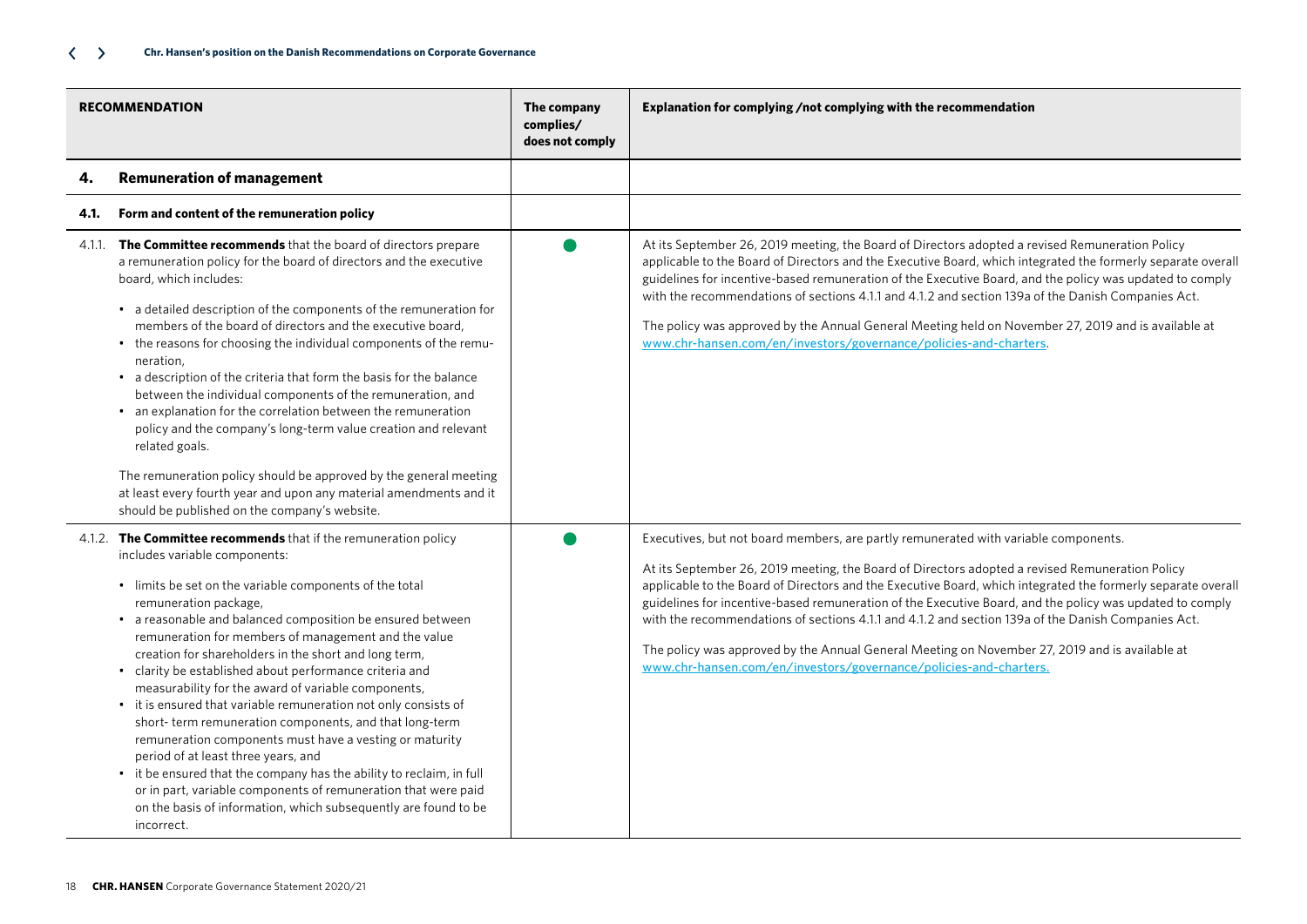| <b>RECOMMENDATION</b>                                                                                                                                                                                                                                                                                                                                                                                                                                                                                                                                                                                                                | The company<br>complies/<br>does not comply | Explanation for complying /not complying with the recommendation                                                                                                                                                                                                                                  |
|--------------------------------------------------------------------------------------------------------------------------------------------------------------------------------------------------------------------------------------------------------------------------------------------------------------------------------------------------------------------------------------------------------------------------------------------------------------------------------------------------------------------------------------------------------------------------------------------------------------------------------------|---------------------------------------------|---------------------------------------------------------------------------------------------------------------------------------------------------------------------------------------------------------------------------------------------------------------------------------------------------|
| 4.1.3. The Committee recommends that remuneration of members of the                                                                                                                                                                                                                                                                                                                                                                                                                                                                                                                                                                  |                                             | Reference is made to the revised Remuneration Policy, see section 4.1.1. above.                                                                                                                                                                                                                   |
| board of directors does not include share options or warrants.                                                                                                                                                                                                                                                                                                                                                                                                                                                                                                                                                                       |                                             | Board members receive fixed annual fees as approved at a general meeting and do not receive incentive-<br>based remuneration.                                                                                                                                                                     |
| 4.1.4. The Committee recommends that if, in relation to long-term<br>incentive programmes, a share-based remuneration is used,<br>the programmes should have a vesting or maturity period of at<br>least three years after being allocated and should be roll-over<br>programmes, i.e. the options should be granted periodically.                                                                                                                                                                                                                                                                                                   |                                             | Each year, the Board establishes a long-term incentive program (Matching Shares), which complies with<br>this recommendation.<br>Reference is made to the revised Remuneration Policy, see section 4.1.1. above.                                                                                  |
| 4.1.5 The Committee recommends that the total value of the<br>remuneration relating to the notice period, including severance pay,<br>do not exceed two years of remuneration, including all components<br>of the remuneration.                                                                                                                                                                                                                                                                                                                                                                                                      |                                             | The Company's Remuneration Policy and the current service agreements with members of the Executive<br>Board comply with this recommendation.<br>Reference is made to the revised Remuneration Policy, see section 4.1.1. above.                                                                   |
| <b>Disclosure of remuneration</b><br>4.2                                                                                                                                                                                                                                                                                                                                                                                                                                                                                                                                                                                             |                                             |                                                                                                                                                                                                                                                                                                   |
| 4.2.1. The Committee recommends that the company's remuneration<br>policy and compliance with this policy be explained and justified<br>annually in the chairman's statement at the company's general<br>meeting.                                                                                                                                                                                                                                                                                                                                                                                                                    |                                             | The Chair's report at annual general meetings includes an explanation of and motivation for the Company's<br>Remuneration Policy, as well as an update on compliance with the policy.                                                                                                             |
| 4.2.2. The Committee recommends that shareholders at the general<br>meeting consider proposals for approval of remuneration for the<br>board of directors for the current financial year.                                                                                                                                                                                                                                                                                                                                                                                                                                            |                                             | The remuneration of the Board of Directors is approved as a separate agenda item by the shareholders at<br>each year's annual general meeting.<br>The remuneration for 2020/21 was approved by the shareholders at the Annual General Meeting held on<br>November 25, 2020.                       |
| 4.2.3. The Committee recommends that the company prepares a<br>remuneration report that includes information on the total<br>remuneration received by each member of the board of directors<br>and the executive board from the company and other companies<br>in the group and associated companies for the last three years,<br>including information on the most important content of retention<br>and resignation arrangements and that the correlation between the<br>remuneration and company strategy and relevant related goals be<br>explained.<br>The remuneration report should be published on the company's<br>website. |                                             | The remuneration granted to each member of the Board of Directors and the Executive Board is fully<br>disclosed in the Remuneration Report and complies with this recommendation.<br>The 2020/21 Remuneration Report can be found at www.chr-hansen.com/en/investors/governance/<br>remuneration. |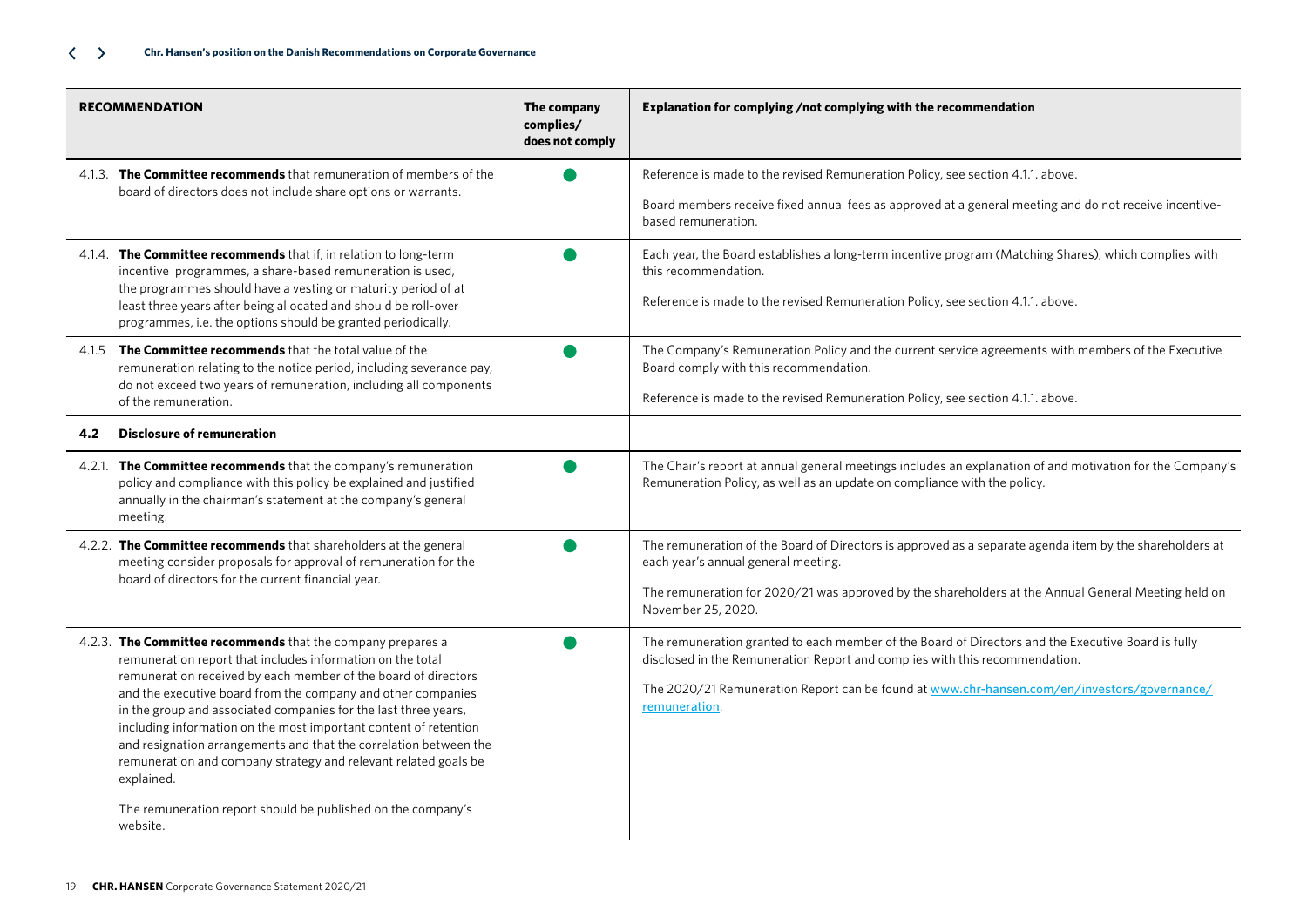| <b>RECOMMENDATION</b> |                                                                                                                                                                                                                                                                                                                                                                                                                                                    | The company<br>complies/<br>does not comply | Explanation for complying /not complying with the recommendation                                                                                                                                                                                                                                                                                                                                                                                                                                                                                                                                            |
|-----------------------|----------------------------------------------------------------------------------------------------------------------------------------------------------------------------------------------------------------------------------------------------------------------------------------------------------------------------------------------------------------------------------------------------------------------------------------------------|---------------------------------------------|-------------------------------------------------------------------------------------------------------------------------------------------------------------------------------------------------------------------------------------------------------------------------------------------------------------------------------------------------------------------------------------------------------------------------------------------------------------------------------------------------------------------------------------------------------------------------------------------------------------|
| 5.                    | Financial reporting, risk management and audits                                                                                                                                                                                                                                                                                                                                                                                                    |                                             |                                                                                                                                                                                                                                                                                                                                                                                                                                                                                                                                                                                                             |
| 5.1                   | Identification of risks and transparency about other relevant information                                                                                                                                                                                                                                                                                                                                                                          |                                             |                                                                                                                                                                                                                                                                                                                                                                                                                                                                                                                                                                                                             |
| 5.1.1.                | The Committee recommends that the board of directors consider<br>and in the management commentary account for the most<br>important strategic and business-related risks, risks in connection<br>with the financial reporting as well as for the company's risk<br>management.                                                                                                                                                                     |                                             | The Annual Report includes a description of the Company's Enterprise Risk Management process and a<br>description of the most important business and financial risks identified in this process.<br>The key strategic, operational and financial risks as identified in Chr. Hansen's Enterprise Risk Management<br>process are described in the Annual Report 2020/21, including an evaluation of whether the risk profile has<br>changed. This annual corporate governance statement, which forms part of the Annual Report 2020/21,<br>contains information on risks related to the financial reporting. |
| 5.2                   | <b>Whistleblower scheme</b>                                                                                                                                                                                                                                                                                                                                                                                                                        |                                             |                                                                                                                                                                                                                                                                                                                                                                                                                                                                                                                                                                                                             |
|                       | 5.2.1. The Committee recommends that the board of directors establish a<br>whistleblower scheme for expedient and confidential notification of<br>serious wrongdoing or suspicions thereof.                                                                                                                                                                                                                                                        |                                             | A whistleblower scheme for expedient and confidential notification of possible or suspected wrongdoing<br>has been in place since October 2013.                                                                                                                                                                                                                                                                                                                                                                                                                                                             |
| 5.3                   | <b>Contact to auditor</b>                                                                                                                                                                                                                                                                                                                                                                                                                          |                                             |                                                                                                                                                                                                                                                                                                                                                                                                                                                                                                                                                                                                             |
|                       | 5.3.1. The Committee recommends that the board of directors ensure<br>regular dialogue and exchange of information between the auditor<br>elected by the general meeting and the board of directors, including<br>that the board of directors and the audit committee meet with<br>the auditor elected by the general meeting at least once annually<br>without the executive board present. This also applies to the<br>internal auditor, if any. |                                             | The auditors generally attend all meetings of the Audit Committee, and the chair of the Audit Committee<br>maintains regular dialogue and exchange of information with the auditors on behalf of the Board of<br>Directors. The Audit Committee and the Board of Directors meet with the auditors at least once a year<br>without the Executive Board being present.                                                                                                                                                                                                                                        |
|                       | 5.3.2 The Committee recommends that the audit agreement and audi-<br>tor's fee be agreed by the board of directors and the auditor elected<br>by the general meeting based on a recommendation from the audit<br>committee.                                                                                                                                                                                                                        |                                             | The audit agreement and auditors' fees are approved by the Board of Directors based on a recommendation<br>from the Audit Committee.                                                                                                                                                                                                                                                                                                                                                                                                                                                                        |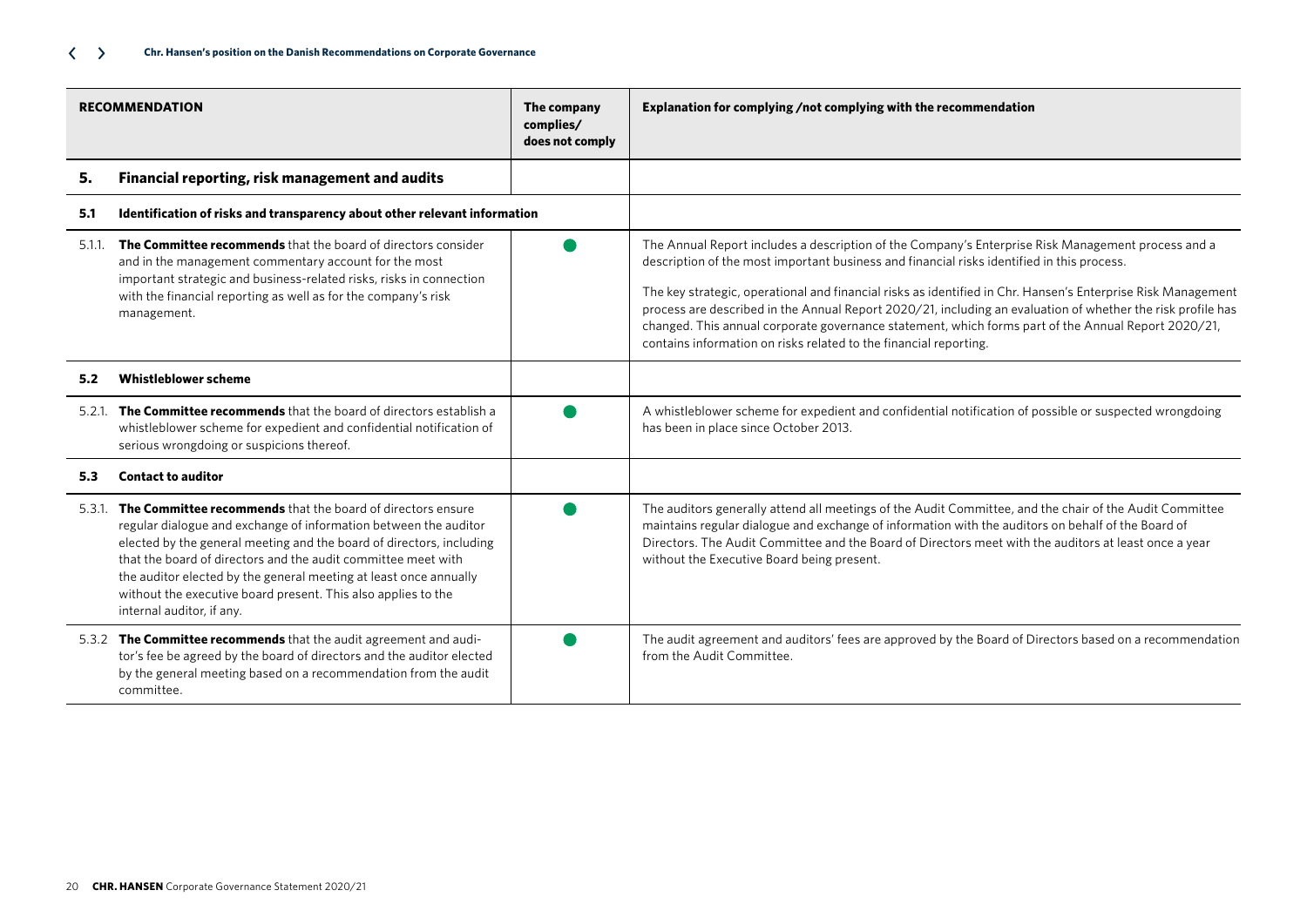## Main elements of the group's internal control and risk management in connection with its financial reporting

The purpose of Chr. Hansen's internal control and risk management system in relation to the financial reporting process is to ensure that external financial statements are presented in accordance with IFRS as adopted by the EU and additional Danish disclosure requirements for annual reports of listed companies, and to ensure that the financial statements give a true and fair view free from material misstatements.

Chr. Hansen's internal control and risk management systems are designed to minimize the risk of material errors or inconsistencies in the financial statements. The internal control and risk management systems can only provide reasonable, but not absolute assurance that all material errors and inconsistencies have been discovered and corrected. The internal control and risk management systems comprise the following areas:

- Control environment
- Risk assessment
- Control activities
- Information and communication
- Monitoring

### **Control environment**

The Board of Directors has appointed the Audit Committee to assist the Board of Directors in supervising the financial reporting process and the effectiveness of the Company's internal control and risk management system.

The Executive Board is responsible for maintaining effective controls and an effective risk management system. The Executive Board has implemented the controls necessary to mitigate the risks identified in relation to financial reporting. The composition of the Board of Directors, the Audit Committee and the Executive Board ensures the relevant competencies with respect to internal controls and risk management within the financial reporting process. Powers and responsibilities are defined in the Board of Directors' Rules of Procedure for the Executive Board.

The Board of Directors approves policies for Business Integrity, Quality & Product Safety, People, Knowledge & Organization, Diversity and Inclusion, Finance & IT, Tax and Communications, as well as Chr. Hansen's purpose, strategy and culture model.

The Executive Board approves all other policies and regularly briefs the Board of Directors on such policies. The relevant functions at Chr. Hansen issue guidelines and monitor the application of all policies and procedures. Chr. Hansen's accounting policies are set out in the Chr. Hansen financial reporting guidelines.

### **Risk assessment**

The Board of Directors and the Executive Board regularly assess the risks to which Chr. Hansen is exposed, including risks related to financial reporting. The Audit Committee reviews certain highrisk areas at least once a year, including the following:

- Significant accounting estimates
- Material changes to the accounting policies
- Fraud risk assessment

At least once a year, the Executive Board and the Audit Committee consider whether the current internal control environment is effective in relation to the risks identified in the financial reporting process.

### **Control activities**

The Group's accounting competencies are reviewed on an ongoing basis in order to ensure an appropriate and satisfactory control environment.

Central functions are responsible for controlling financial reporting. Regional and divisional finance teams conduct reviews and tests to ensure correct financial reporting. All global finance and IT functions report to group functions.

Chr. Hansen has introduced standards for internal controls relating to financial reporting. These standards are intended to ensure an adequate level of internal controls, thus making the control environment effective.

The internal control standards are focused on segregation of duties and on detective and preventive controls. Regular audits across the organization, including at subsidiaries, are conducted to ensure an appropriate control environment. Physical audits have successfully been supplemented with virtual compliance activities and additional system controls and analytical reviews during the Covid-19 pandemic.

The Audit Committee regularly assesses the need for an internal audit function. The Audit Committee deems there is no need for a dedicated internal audit function for the time being, as current internal control and risk management systems and processes are considered to be sufficient.  $\Theta$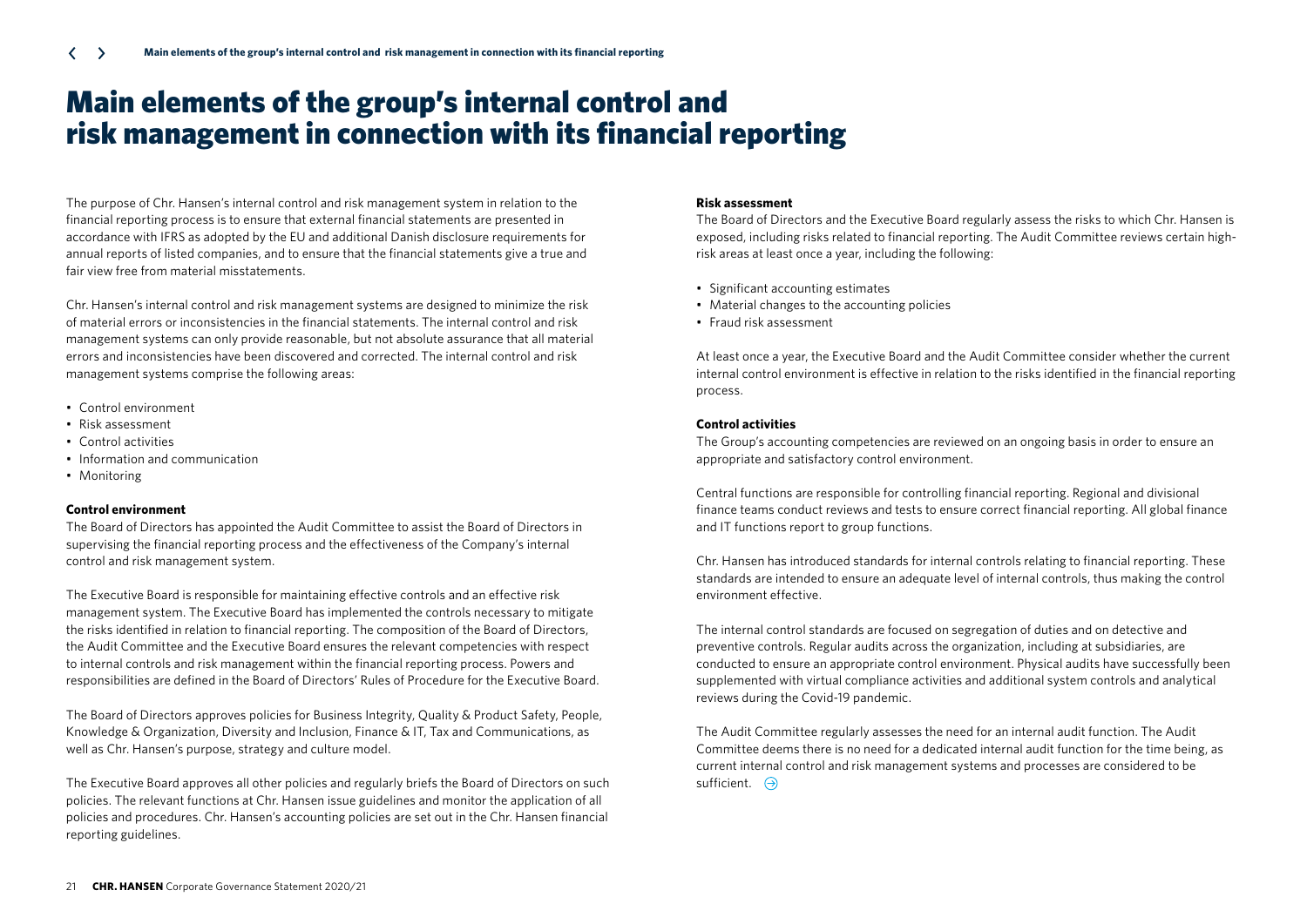### **Information and communication**

Chr. Hansen's financial reporting guidelines and other reporting instructions are updated on a regular basis. Updates are communicated to the global finance organization by means of newsletters, online meetings and finance conferences.

All guidelines and instructions are also available at the Chr. Hansen intranet, where they can be accessed by all employees.

Chr. Hansen has a global IT setup that contains key data in relation to financial reporting and ensures a high degree of uniformity and transparency in systems and figures. Acquired businesses are integrated into the global IT setup and data structures over the first years following the acquisition.

Decisions and analyses are based on up-to-date and relevant data. The IT systems are secured by way of general IT controls, and the ERP systems contain automated application controls that are reviewed on an ongoing basis.

#### **Monitoring**

Financial reporting is controlled on an ongoing basis. Procedures have also been set up to ensure that any errors are communicated to and corrected by the reporting companies. Internal controls are subject to ongoing reviews in connection with regular compliance visits at subsidiaries to assess the procedures and compliance levels for internal controls. During the Covid-19 pandemic, this has successfully been supplemented with virtual compliance activities and additional system controls and analytical reviews. Conclusions from these activities are submitted to the CEO, the CFO, the Audit Committee and the independent auditors.

Chr. Hansen's internal financial reporting ensures an effective process for monitoring the Company's financial results, making it possible to identify and correct the most critical errors or omissions. The monthly financial reporting from the group companies are analyzed and monitored by the Group Finance function to identify any significant weaknesses in internal controls or failures to comply with procedures and the financial reporting manual, etc.

The Audit Committee follows up on a regular basis to ensure that any significant weaknesses in internal controls are eliminated, that any errors or omissions in the financial statements identified and reported by the auditors are corrected, and that controls or procedures are implemented to prevent such errors or omissions.

For a more detailed description of critical accounting estimates and judgments, please refer to note 1.2 to the Consolidated Financial Statements in the 2020/21 Annual Report.